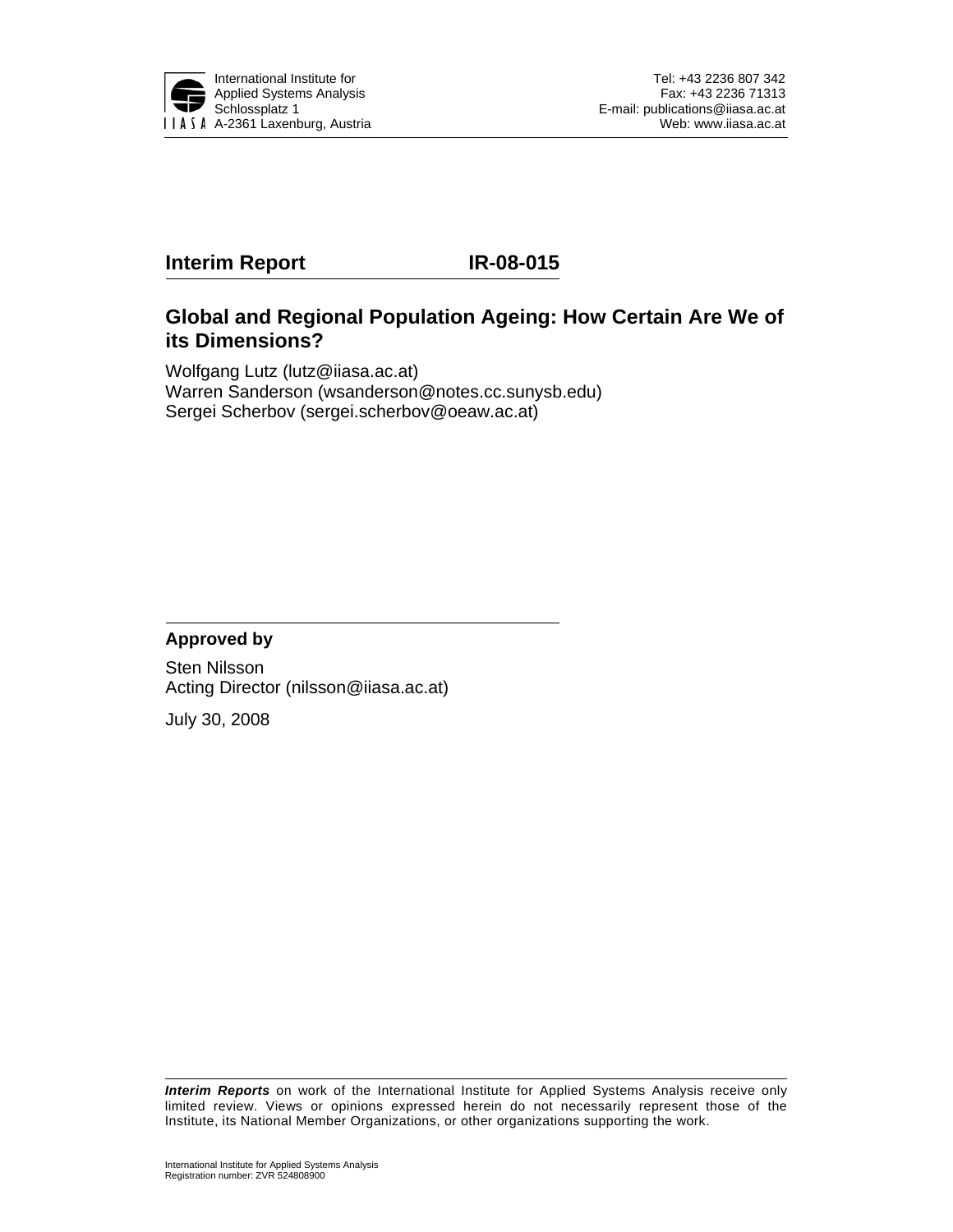# **Contents**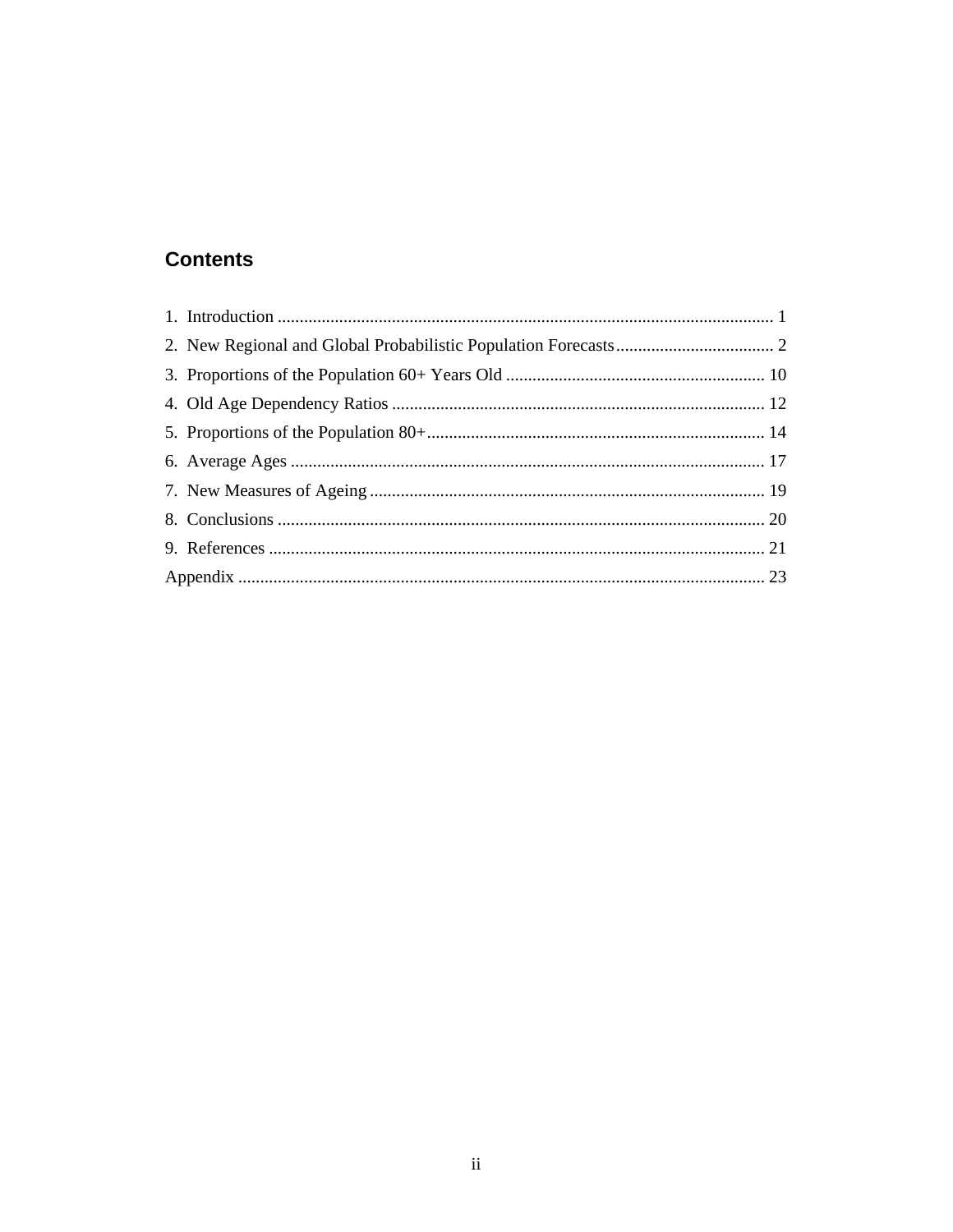## **Abstract**

Population ageing is, in the first instance, a demographic phenomenon, although its consequences go far beyond demography. But the future trends of ageing are not yet known and many of the consequences of ageing will depend on the future speed and extent of ageing. Here we summarize what is already known and what is not yet known about future ageing trends in different parts of the world. We do this through the means of new probabilistic population forecasts. Section 2 presents the results of those forecasts. They confirm our earlier finding that it is highly likely that the world's population growth will come to the end during this century. The following four sections present results for proportions of populations 60+, old age dependency ratios, proportions 80+ and average ages. In Section 7, we analyse a new measure of ageing that takes life expectancy changes into account.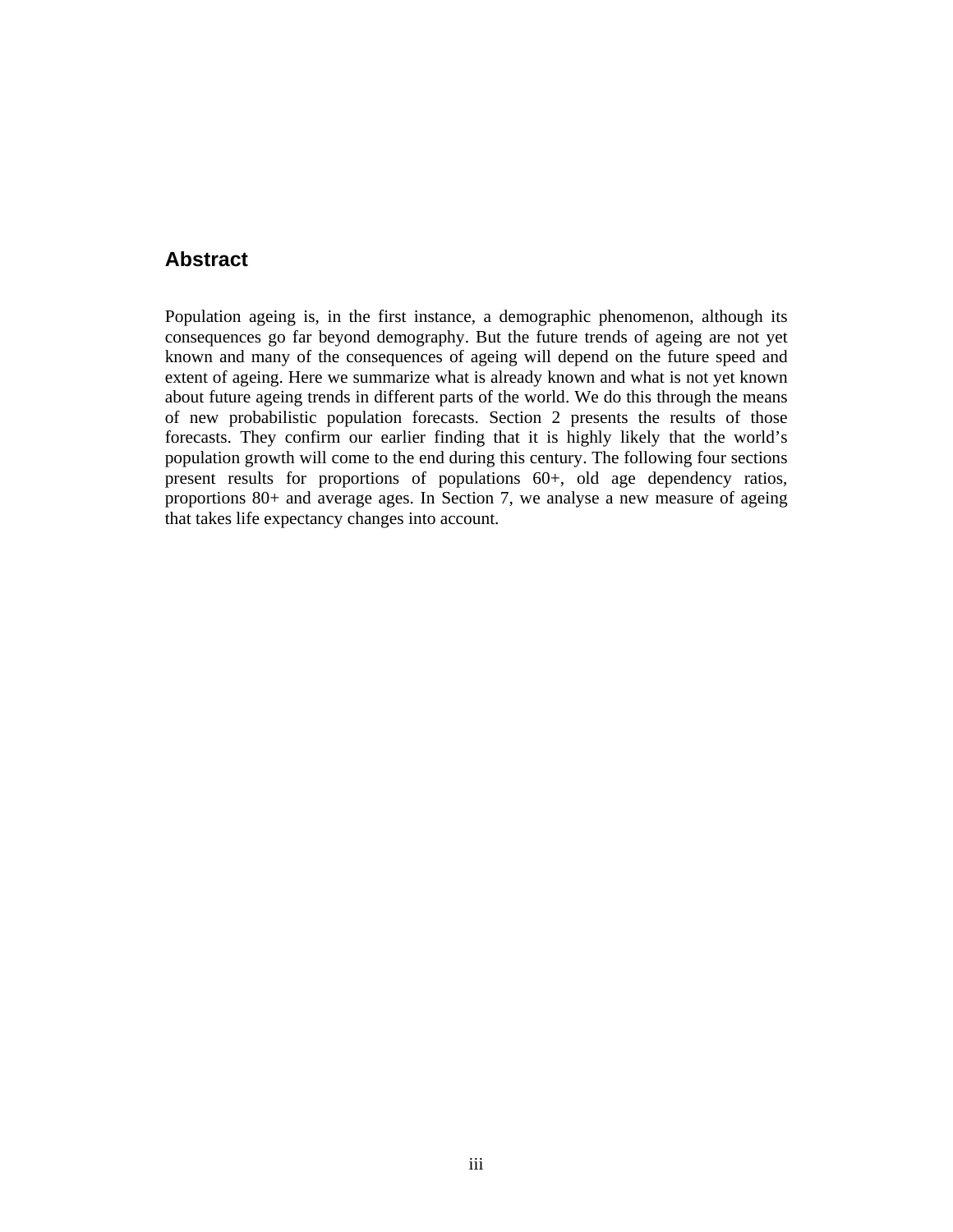# **About the Authors**

Wolfgang Lutz is Leader of the World Population Program, International Institute for Applied Systems Analysis (IIASA), Laxenburg, Austria; and Director, Vienna Institute of Demography of the Austrian Academy of Sciences.

Warren Sanderson is Co-Chair of the Department of Economics and Professor of History at the State University of New York at Stony Brook, and an Institute Scholar with the World Population Program at IIASA.

Sergei Scherbov is a Senior Research Scholar at IIASA's World Population Program and Research Group Leader at the Vienna Institute of Demography of the Austrian Academy of Sciences.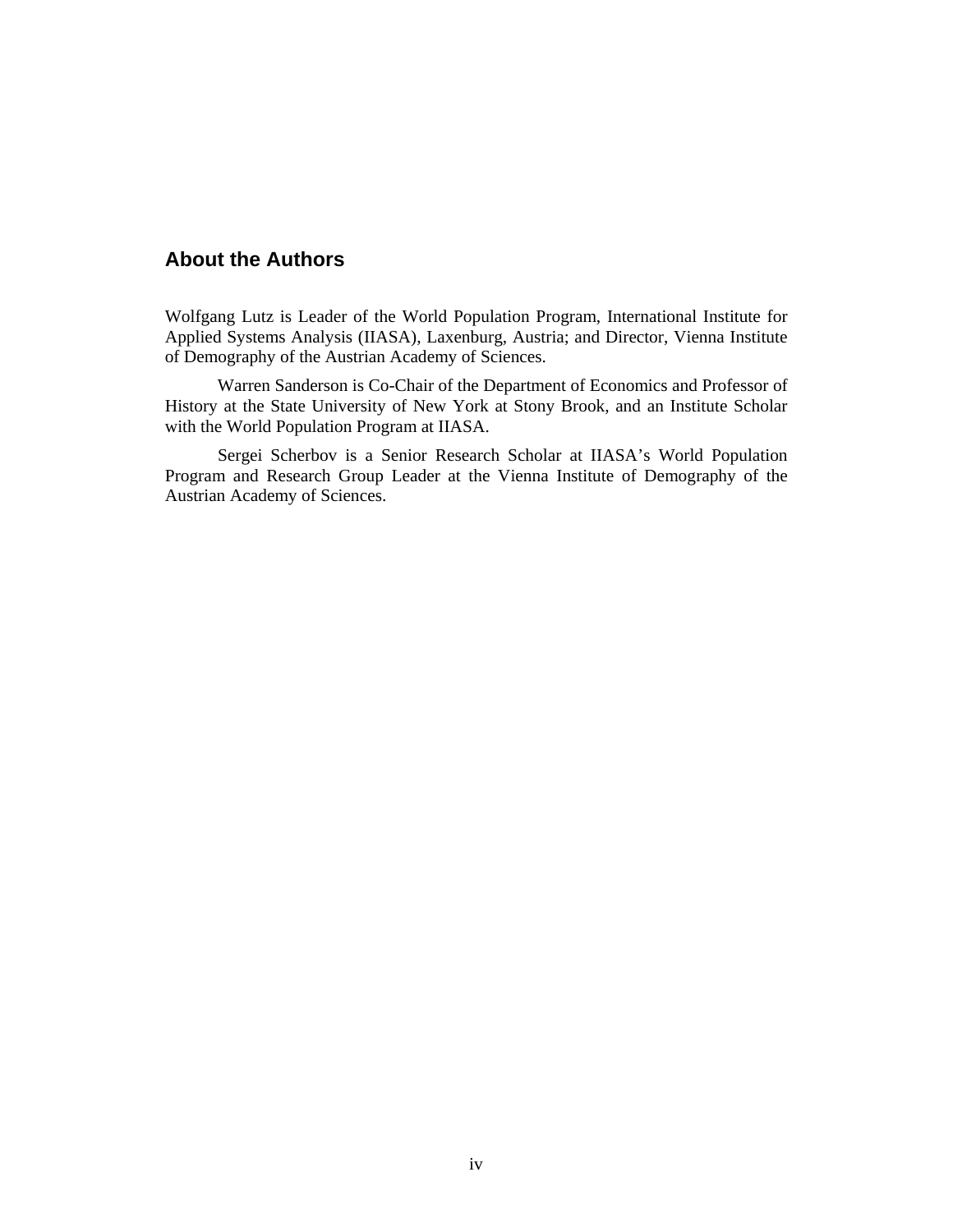# **Global and Regional Population Ageing: How Certain Are We of its Dimensions?**

Wolfgang Lutz, Warren Sanderson, and Sergei Scherbov

### **1. Introduction**

Population ageing has become an important social, economic, health and even cultural topic because of the magnitudes of its effects and its pervasiveness. Specific combinations of declining fertility and mortality trends have resulted in an accelerating speed of population ageing in most societies including developing countries (Lutz et al. 2008). Hence population ageing is in first instance a demographic phenomenon, although in its consequences it goes far beyond demography. But the future trends of ageing are not yet precisely known and many of the consequences of ageing will also depend on the future speed and extent of ageing. In this contribution we try to summarize what is already known and what is not yet known about future ageing trends in different parts of the world. We do this through the means of probabilistic demographic projections.

Ageing, in most regions of the world, is caused mainly by changes in fertility and mortality rates, although in some regions migration also plays an important role. A powerful demographic regularity that we observe in many countries and in all regions of the world is the demographic transition (Notestein 1945; Kirk 1996). In the past, both fertility rates and mortality rates have been high. In most places, mortality rates begin to fall first, initiating a period of relatively rapid population growth. After a while, this mortality transition is followed by a fertility transition that brings fertility to a low level, usually below replacement. This pattern of demographic change is likely to run its course in all parts of the world well before the middle of the current century and will probably be replaced with dynamics that we can only dimly perceive today.

In terms of mortality, life expectancies in today's low mortality countries have been increasing at a fairly constant pace over the last 50 years (Oeppen and Vaupel 2002; Bongaarts 2006). Life expectancies in some countries and regions have been catching up with the leaders (United Nations 2007). In others, they have been falling behind. We expect that this pattern of catching up and falling behind is likely to continue. This is one of the reasons for the uncertainty in the speed of ageing.

In terms of fertility, the world today can be divided into three groups of countries, a few that have not yet fully entered the fertility transition, a group that are in the midst of their fertility transitions, and a group that are in their final (low fertility) phase. We expect that fertility transitions will continue to run their course, so that by mid-century it is likely that all regions of the world will be in the last phase of the transition. This provides another source of change in the drivers of ageing. There is still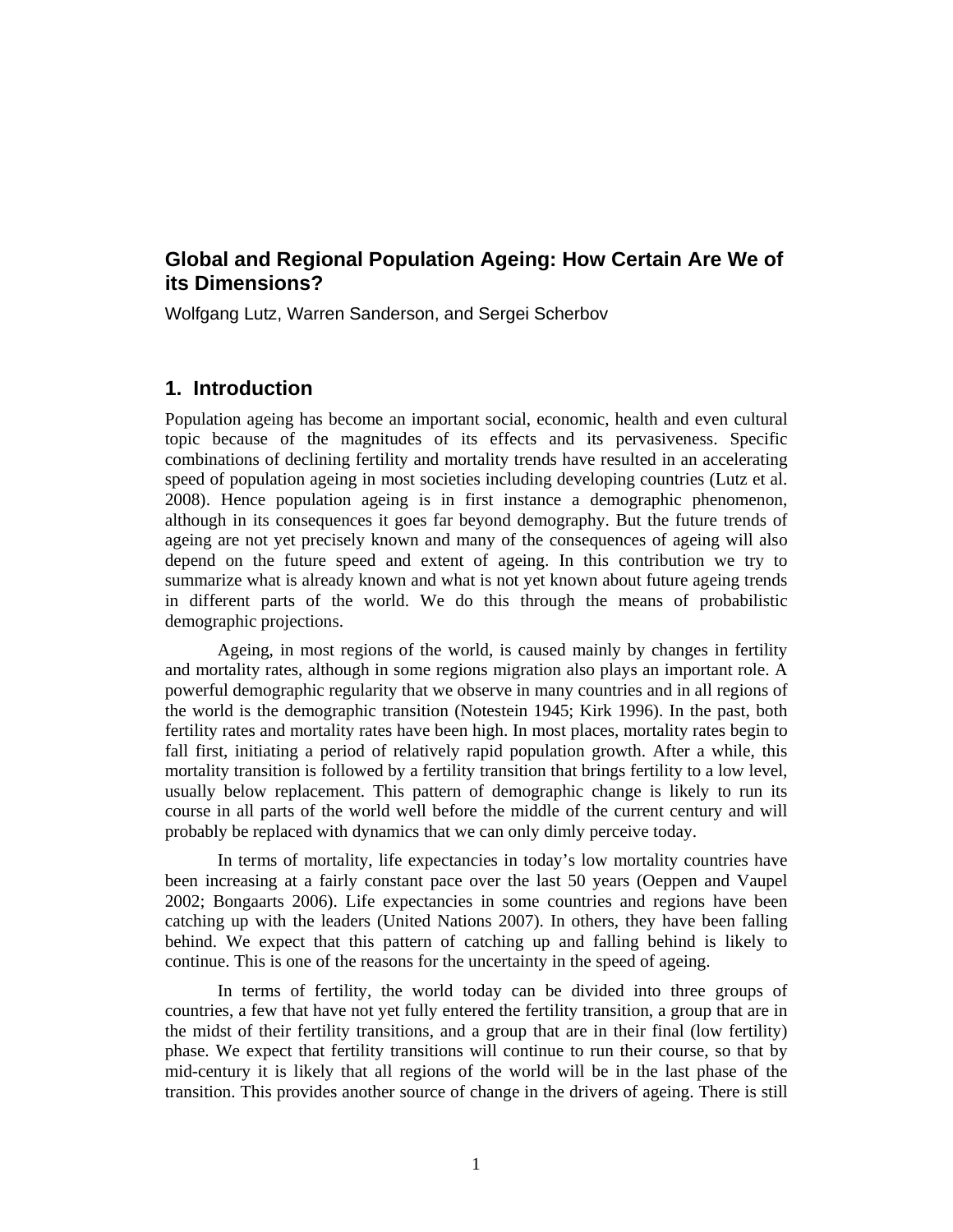likely to be a great deal of variability in the specific timing as well as in the fertility in the final stage of the transition, but the phase of general fertility decline is likely to be over almost everywhere by mid-century. This variability adds to the long term uncertainty about the magnitude of ageing.

The ageing that we will see in most world regions in the early part of this century is driven by the forces of past life expectancy increases and catch-up and past reductions in fertility. In the longer-term, these forces will change and slowly these changes will be reflected in our measures of ageing.

Uncertainty is a fundamental part of any demographic forecast. In 1981, Nathan Keyfitz, one of the giants of 20th century demography wrote:

Demographers can no more be held responsible for inaccuracy in forecasting population 20 years ahead than geologists, meteorologists, or economists when they fail to announce earthquakes, cold winters, or depressions 20 years ahead. What we can be held responsible for is warning one another and our public what the error of our estimates is likely to be. (Keyfitz 1981: 579)

In this paper, we follow Keyfitz's invocation and provide new estimates of various measures of ageing along with assessments of their uncertainty. Section 2 of this paper presents the results of a new set of probabilistic world and regional population forecasts (Lutz et al. 2008). They confirm the finding that we presented earlier (Lutz et al. 2001a) that it is highly likely that the world's population growth will come to the end during the 21st century.

Section 3 presents our findings for the proportions of populations 60+ and in Section 4 we show the results for conventional old age dependency ratios. Figures for proportions 80+ are presented in Section 5 and Section 6 discusses ageing as viewed from the perspective of average ages. In Section 7, we present a new measure of ageing that takes changes in life expectancy into account. Section 8 contains our concluding thoughts.

#### **2. New Regional and Global Probabilistic Population Forecasts**

Probabilistic population forecasts use random draws from distributions of total fertility rates, life expectancies at birth, and migration rates to produce distributions of population and age structure outcomes. The distributions of those figures come from information originally obtained from experts and updated according to the most recent observations (Lutz et al. 2001a, 2004, 2008). They utilize time series statistical techniques and have been evaluated to ensure that they are consistent with magnitudes to be expected from the ex post analysis of errors in past United Nations (UN) forecasts. The assumptions underlying the forecasts were originally set out in Lutz et al. (2001a) and justified in some detail in Lutz et al. (2004). They have been updated in Lutz et al. (2008). A brief statement of them appears in the Appendix.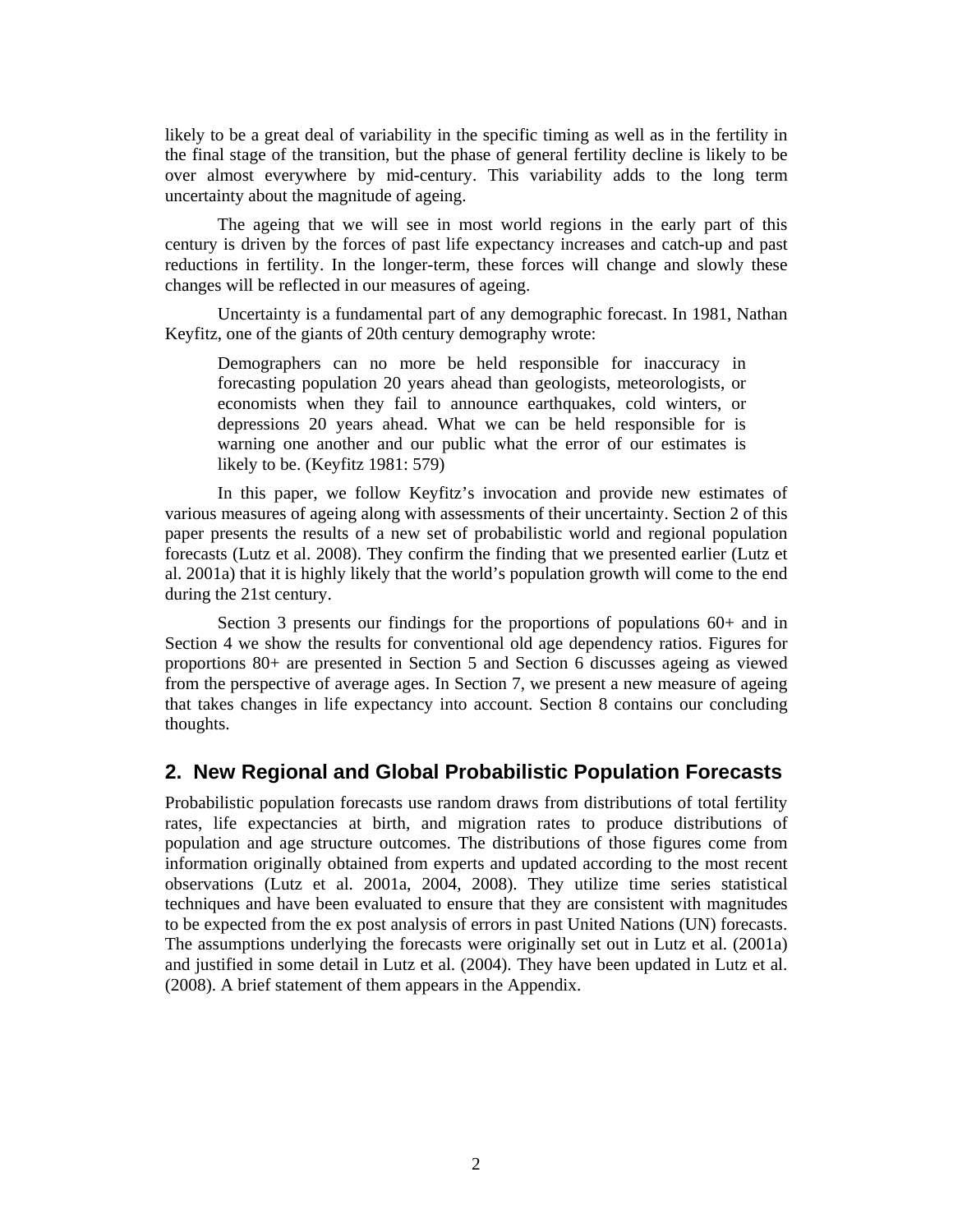Our probabilistic forecasts begin with the age and gender structure of regional populations in 2000.<sup>1</sup> The 13 regions are North Africa, Sub-Saharan Africa, North America, Latin America, Central Asia, Middle East, South Asia, China Region, Pacific Asia, Japan/Oceania, Western Europe, Eastern Europe, and the European portion of the former Soviet Union (FSU). A listing of the countries included in each region can be found in Lutz et al. (2004: 63-66). The first step in making a forecast for 2001 is to draw random total fertility rates, random life expectancies at birth, and random migration rates for each of our 13 regions. Fertility and mortality rates are assumed to be correlated across regions. Fertility and mortality rates are assumed not to be correlated with one another within regions, but current fertility rates and current mortality rates in each region are correlated with past values of their own series. Age-specific birth rates are assumed to follow standard patterns given the assumed level of total fertility rates. Similarly, age-specific survival rates are derived from the life expectancies at birth, and age-specific migration rates are derived from the random number of migrants. With these age-specific rates and the age structure in the initial year, we can forecast the population from the base year 2000 to the first projection year 2001. We repeat this process through 2100, keeping track of the contemporaneous interregional correlations and the correlations of fertility and mortality rates with their past values. This gives us one complete path of population and age structures. When we duplicate this process one thousand times, we obtain distributions of the demographic measures of interest.

Probabilistic population forecasts which consider the uncertainty in all three components of population change (fertility, mortality and migration) have a number of advantages over the presentation of a small set of variants, such as those provided by the United Nations Population Division (for example, United Nations 2008) especially when it comes to the study of ageing. The UN low, medium, and high variants differ only in terms of fertility. Because they do not reflect alternative mortality assumptions, the variants are not suitable for the study of the uncertainty in the patterns of ageing, where mortality variability is an important part of the explanation. In addition, the UN variants assume a perfect correlation in fertility rates across countries. In the UN low variant, for example, all countries in the world have relatively low fertility. If Germany has comparatively low fertility, so will Gabon. There is no possibility that low fertility in one region can ever be compensated by high fertility in another.

Figure 1 shows the time paths of world population size in nine of the thousand simulated futures that we have generated. They have been chosen so that each one has in 2100 a world population size corresponding to one of the deciles of the distribution of world population sizes in that year. It is clear from that Figure that world population sizes can go up and go down. Our simulated population paths allow there to be future baby booms and busts. They allow for the possibility of substantial increases in human life expectancy as well as the possibility of significant decreases in life expectancy, which could possibly be caused by environmental disasters or epidemics.

 $\overline{a}$ 

<sup>&</sup>lt;sup>1</sup> For most regions, we used observed fertility, mortality, and migration data for the period 2000 to 2006. However, in the China Region, Sub-Saharan Africa, and South Asia fertility was uncertain even in 2000 (see Appendix).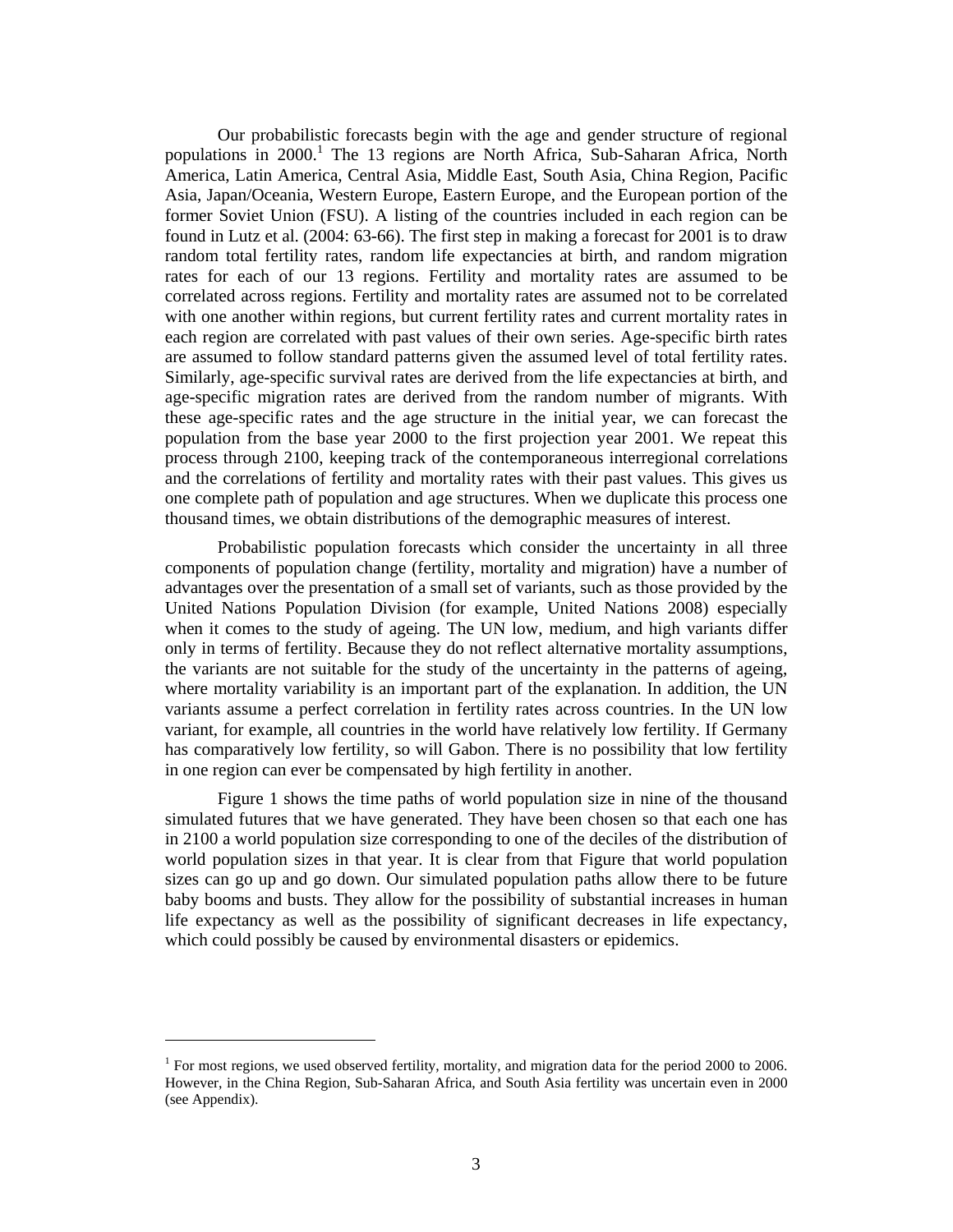

Figure 1. Nine simulated paths of world population. Note: These paths were chosen out of our 1,000 simulated futures so that each one ends at one of the deciles of the distribution of world population sizes in 2100.

Figure 2 shows the famous graph of global human population sizes from the year 1000 onward. For most of the span in that graph, the human population grew slowly. Around 1800, the population growth rate increased due to declining mortality and reached a peak in the 1950s. What is not so often seen is the feathered part of the graph on the right indicating the uncertainty of world population sizes in the current century. Clearly, it is likely that the world's population growth will come to an end during this century. The ending of world population growth has implications for ageing, which we will discuss in the following sections. The main reason that world population growth is likely to come to an end this century is that most countries of the world will eventually reach the final stage of the demographic transition where fertility will probability be below the replacement level. Eventually, below replacement fertility will result in falling populations in most regions of the world by the end of the century, once population momentum is exhausted.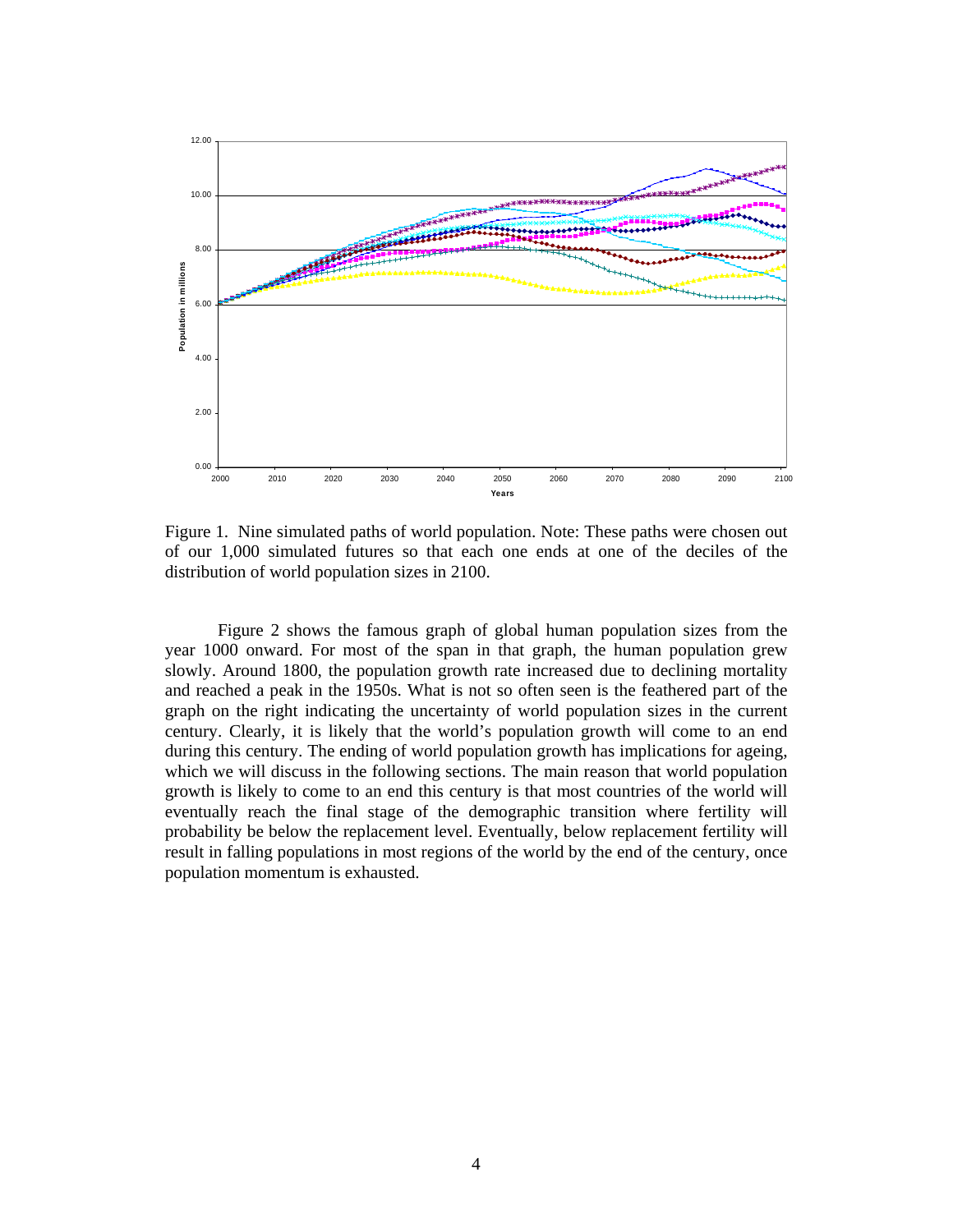

Figure 2. Estimated world population size from 1000 to 2000. Distribution of forecasted world population sizes 2001 to 2100. Source: Estimates for the years 1000 to 2000 from United Nations (1999).

In Figure 3, we show the probability that a peak will be reached in global and regional populations by year from 2000 to 2100. Eastern Europe and the European part of the Former Soviet Union are already on a declining trajectory and have with great probability already surpassed its peak. The curve for Japan/Oceania rises quickly and shows that by 2010 there is over a 40 percent chance that the peak population of that region will already be reached. By 2025 that probability rises to almost 70 percent. The China Region initially has a lower probability of peaking, but that probability rises over time, so it also becomes almost 70 percent in 2025. There is a 90 percent chance that the population of the China Region will have reached its peak some time before 2040.

At the other extreme, the chance that Sub-Saharan Africa will have reached its population peak by 2050 is virtually zero. That probability rises slowly at first after 2050, but then with increasing speed, so that by 2100 it increases to around 64 percent. This figure is marginally lower than that for Latin America, where the probability of peaking increases almost linearly from 2060 onward.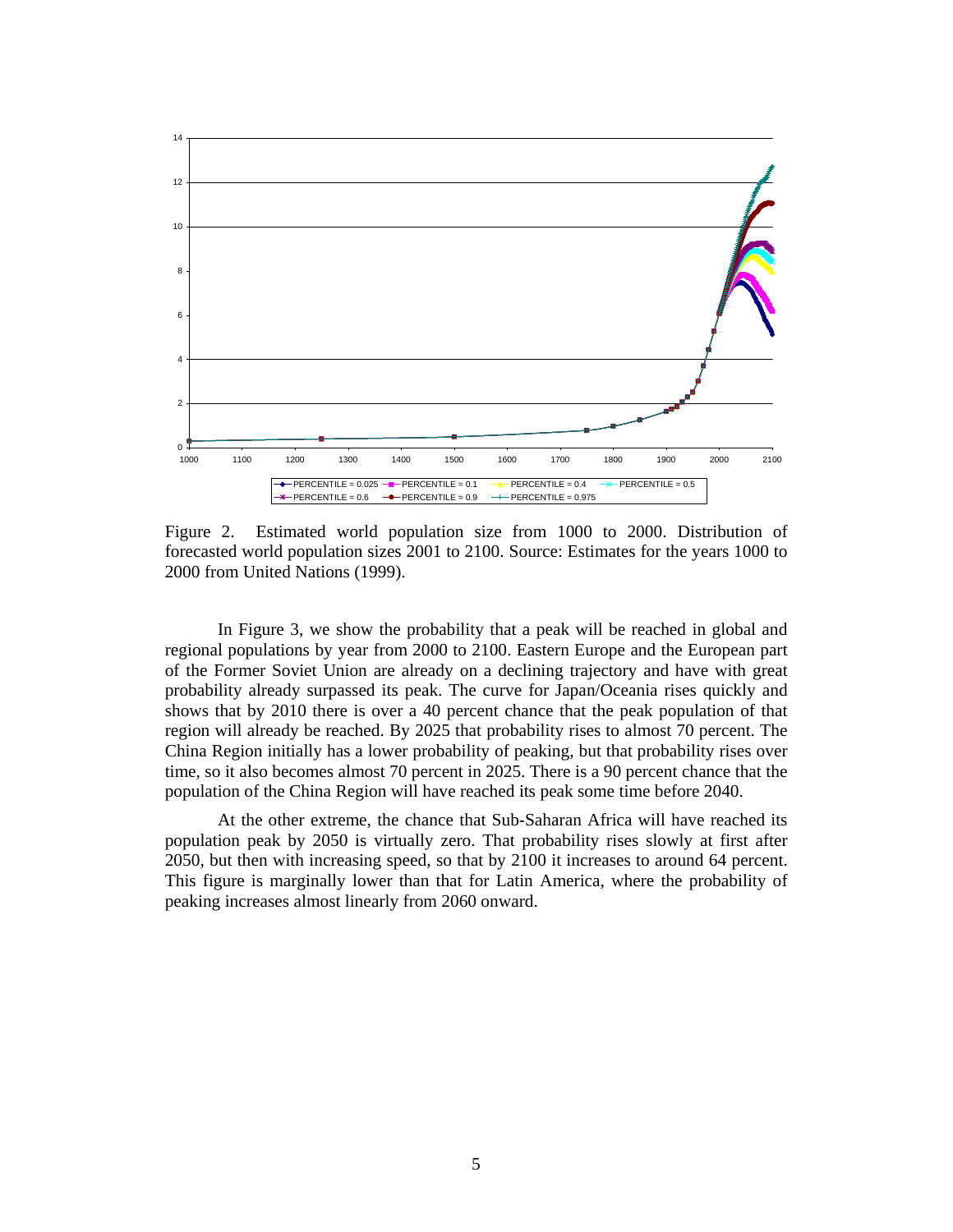

Figure 3. Probability that global and regional populations will reach a peak by the indicated date.

Over the course of this century, demographic conditions will become ever more polarized. Figure 4a shows the forecasted distribution of the population of Sub-Saharan Africa and Figure 4b shows it for Eastern Europe. According to the mean outcomes, we expect that the population of Sub-Saharan Africa will more than triple in this century, while the population of Eastern Europe is anticipated to fall by over one-half. These enormous differences in rates of population growth will also be reflected in the patterns of population ageing.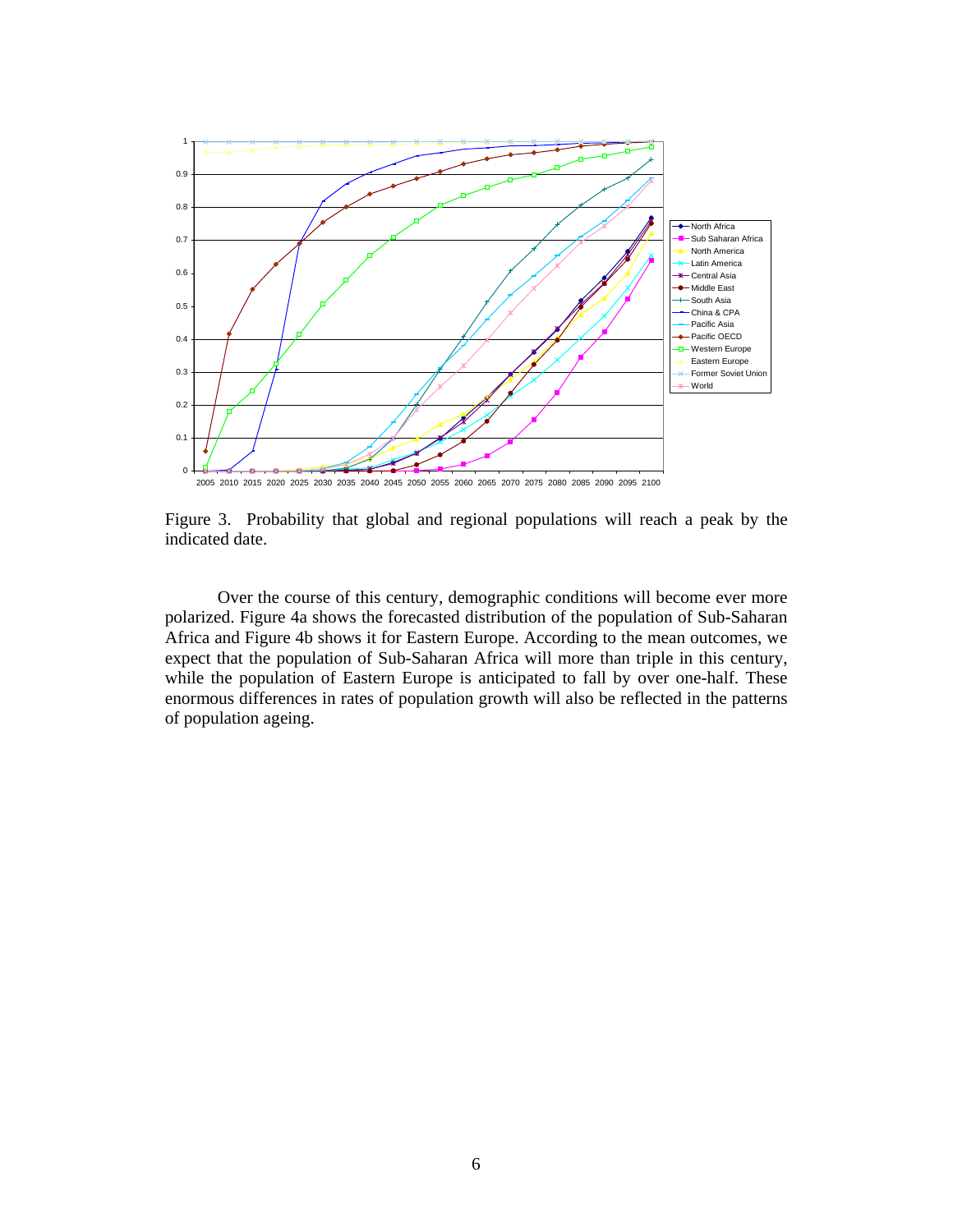

Figure 4a. Distribution of forecasted populations of Sub-Saharan Africa, 2000 to 2100.



Figure 4b. Distribution of forecasted populations of Eastern Europe, 2000 to 2100.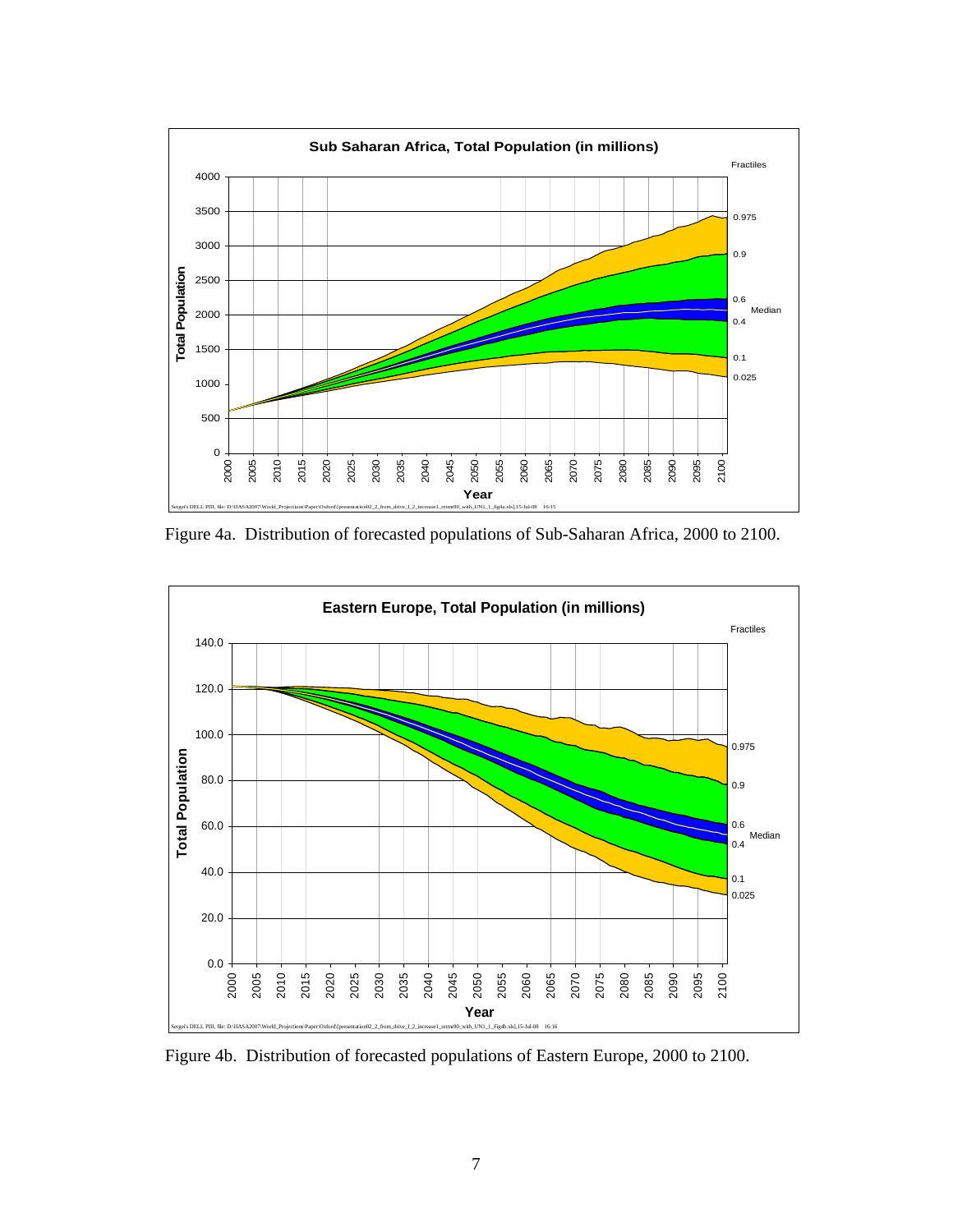Table 1 shows the mean population sizes and 80 percent confidence intervals for the world and 13 major regions based on our 1,000 simulated population futures. We present the results for 2000 (based on observations), 2010, 2025, 2050, 2075, and 2100. All the detailed data underlying this and other Tables and Figures in the paper are available from the authors upon request.

World population was around 6.1 billion people in 2000. Using the mean forecast, we anticipate it to rise to around 7.8 billion in 2025. After that we expect the world's population to rise by around 1 billion people to 2050 and then by another billion by 2075. This would be the last billion people to be added to the world's population. By 2100, our mean forecasts show a world with about 400 million fewer people than it had a quarter of a century earlier. Of course, we do not think that the path of world's population is likely to follow the means of our distributions. It is quite possible that the last billion people will be added earlier or later.

In 2000, the China Region had the largest population size among all the regions in the Table with around 1.41 billion people. The mean of our forecast for the China Region falls to 1.34 billion in 2050 and then plummets to 0.85 billion in 2100. The next largest region in the Table in 2000 is South Asia with a population of 1.37 billion. The mean forecast for it in 2050 is 1.61 billion, making it the region with the largest population at that time. The population there is expected to continue to grow in the second half of the century, reaching a mean forecasted value of 2.12 billion. However, neither the China Region nor South Asia is expected to have the largest population in 2100 according to the average of our forecasts. That distinction falls to Sub-Saharan Africa, which started the century with a population of 0.61 billion. The mean forecast for that region rises stunningly to 1.61 billion in 2050 and then to 2.12 billion in 2100. According to the mean forecast, around half of the population of the world in 2100 will be living either in Sub-Saharan Africa or South Asia. Of course, as indicated by our 80 percent confidence intervals, there is substantial uncertainty associated with all of these forecasts.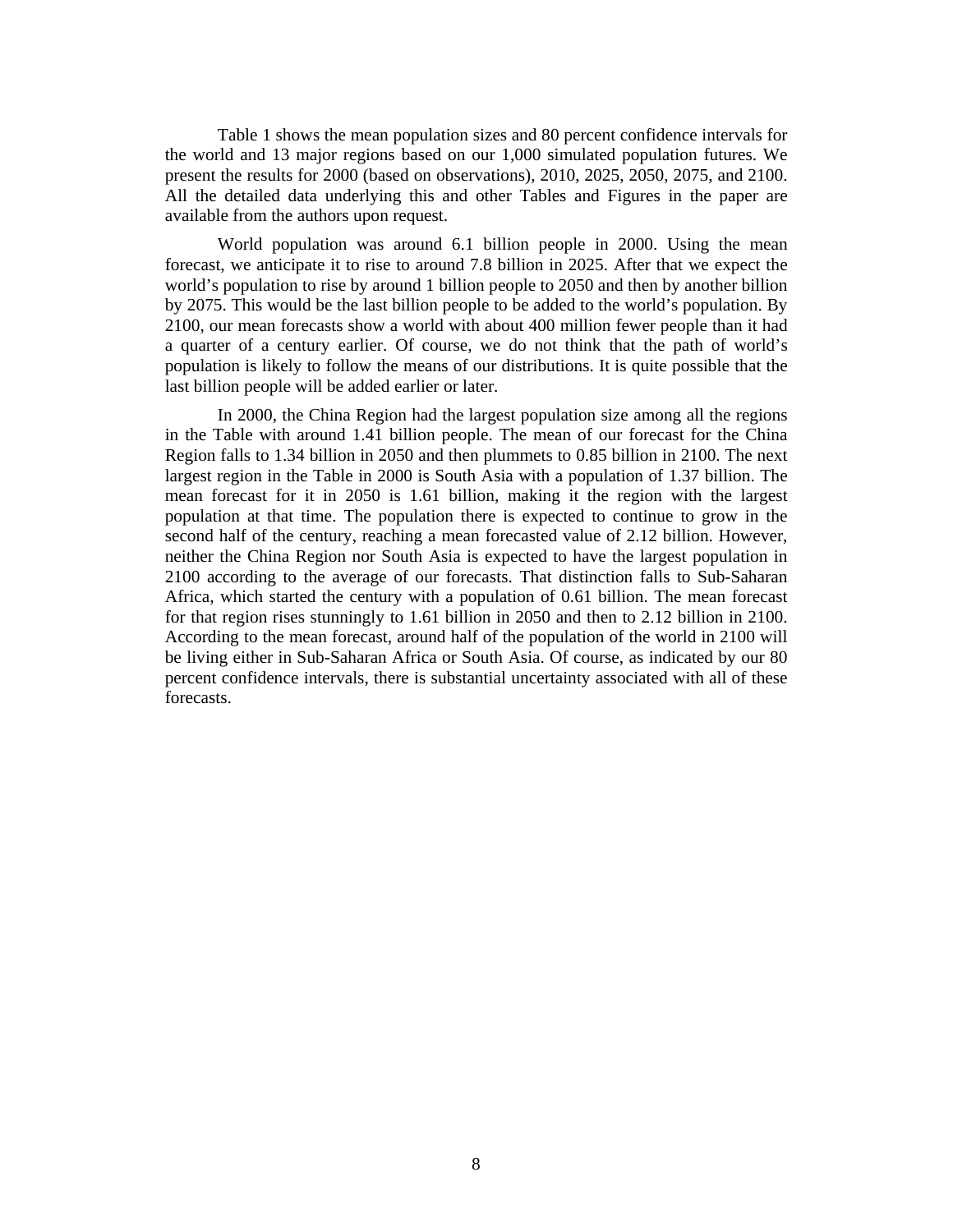Table 1. Probabilistic forecasts of global and regional population sizes. The main figures in the Table are means of 1,000 simulated futures. The figures in parentheses are 80 percent prediction intervals. Population sizes are in millions, except for South Asia, China Region, and the World, where they are in billions.

|                    | 2000              | 2010              | 2025                | 2050                | 2075                | 2100                |
|--------------------|-------------------|-------------------|---------------------|---------------------|---------------------|---------------------|
| North Africa       | 173.3             | 207.6             | 253.5               | 305.8               | 328.3               | 330.5               |
|                    | $(173.3 - 173.3)$ | $(205.3 - 210.1)$ | $(238.1 - 268.2)$   | $(267.3 - 346.2)$   | $(261.1 - 399.7)$   | $(236.4 - 432.9)$   |
|                    |                   |                   |                     |                     |                     |                     |
| Sub-Saharan Africa | 611.2             | 799.0             | 1086.2              | 1608.2              | 2011.7              | 2119.2              |
|                    | $(611.2 - 611.2)$ | $(781.3 - 815.5)$ | $(1000.6 - 1168.2)$ | $(1337.2 - 1892.7)$ | $(1485.5 - 2531.3)$ | $(1386.1 - 2874.3)$ |
|                    |                   |                   |                     |                     |                     |                     |
| North America      | 313.7             | 338.5             | 380.2               | 426.6               | 449.3               | 464.5               |
|                    | $(313.7 - 313.7)$ | $(332 - 345)$     | $(358.8 - 402.3)$   | $(372.8 - 484)$     | $(362.2 - 538.5)$   | $(336.8 - 598.5)$   |
|                    | 0.000             | 0.015             | 0.045               | 0.100               | 0.156               | 0.214               |
|                    |                   |                   |                     |                     |                     |                     |
| Latin America      | 515.3             | 595.3             | 703.4               | 833.0               | 903.2               | 947.5               |
|                    | $(515.3 - 515.3)$ | $(589.9 - 600.8)$ | $(669.2 - 738.9)$   | $(734.3 - 933.2)$   | $(719.7-1094.9)$    | $(672.7 - 1228.5)$  |
| Central Asia       | 55.9              | 65.3              | 79.2                | 95.8                | 102.9               | 102.9               |
|                    | $(55.9 - 55.9)$   | $(64.7 - 65.8)$   | $(75.1 - 83.5)$     | $(84-107.6)$        | $(81.6 - 124.8)$    | $(72.3 - 133.1)$    |
|                    |                   |                   |                     |                     |                     |                     |
| Middle East        | 172.1             | 214.4             | 277.4               | 357.0               | 394.5               | 396.4               |
|                    | $(172.1 - 172.1)$ | $(212.2 - 216.7)$ | $(260.8-294.6)$     | $(314.4 - 402.2)$   | $(314.6 - 473.8)$   | $(291.2 - 509.7)$   |
|                    | 0.000             | 0.008             | 0.048               | 0.096               | 0.158               | 0.221               |
|                    |                   |                   |                     |                     |                     |                     |
| South Asia         | 1.367             | 1.625             | 1.957               | 2.285               | 2.290               | 2.041               |
|                    | $(1.367 - 1.367)$ | $(1.601 - 1.651)$ | $(1.837 - 2.078)$   | $(1.983 - 2.603)$   | $(1.77 - 2.832)$    | $(1.385 - 2.709)$   |
|                    |                   |                   |                     |                     |                     |                     |
| China Region       | 1.408             | 1.467             | 1.506               | 1.342               | 1.064               | 0.853               |
|                    | $(1.408 - 1.408)$ | $(1.445 - 1.489)$ | $(1.442 - 1.566)$   | $(1.177 - 1.519)$   | $(0.81 - 1.332)$    | $(0.575 - 1.182)$   |
|                    |                   |                   |                     |                     |                     |                     |
| Pacific Asia       | 476.4             | 541.7             | 622.6               | 699.2               | 699.9               | 657.8               |
|                    | $(476.4 - 476.4)$ | $(537.3 - 546)$   | $(593.9 - 651.7)$   | $(619.5 - 786.7)$   | $(562.1 - 841.4)$   | $(477.8 - 869.4)$   |
|                    |                   |                   |                     |                     |                     |                     |
| Japan/Oceania      | 149.9             | 151.5             | 149.2               | 136.0               | 115.6               | 99.2                |
|                    | $(149.9 - 149.9)$ | $(150.3 - 152.9)$ | $(142.6 - 155.8)$   | $(118.3 - 154.6)$   | $(88.9 - 143.8)$    | $(68.3 - 130.2)$    |
| Western Europe     | 455.6             | 462.2             | 467.4               | 447.6               | 395.7               | 353.4               |
|                    | $(455.6 - 455.6)$ | $(458.3 - 466)$   | $(448-487.6)$       | $(391.9 - 507.9)$   | $(311.3 - 489.3)$   | $(246.9 - 462.2)$   |
|                    |                   |                   |                     |                     |                     |                     |
| Eastern Europe     | 121.2             | 119.5             | 112.9               | 93.9                | 72.3                | 57.9                |
|                    | $(121.2 - 121.2)$ | $(118.7 - 120.3)$ | $(108.3 - 117.6)$   | $(81.9 - 106.7)$    | $(54.5-92.4)$       | $(37.4 - 78.5)$     |
|                    |                   |                   |                     |                     |                     |                     |
| European FSU       | 235.6             | 227.6             | 210.0               | 169.3               | 130.2               | 109.1               |
|                    | $(235.6 - 235.6)$ | $(226.1 - 228.9)$ | $(201.6 - 218.2)$   | $(146.6-192)$       | $(96.9 - 165.8)$    | $(68.1 - 149.5)$    |
|                    |                   |                   |                     |                     |                     |                     |
| World              | 6.055             | 6.815             | 7.805               | 8.800               | 8.958               | 8.533               |
|                    | $(6.055 - 6.055)$ | $(6.745 - 6.883)$ | $(7.442 - 8.164)$   | $(7.783 - 9.903)$   | $(7.146 - 10.799)$  | $(6.161 - 11.05)$   |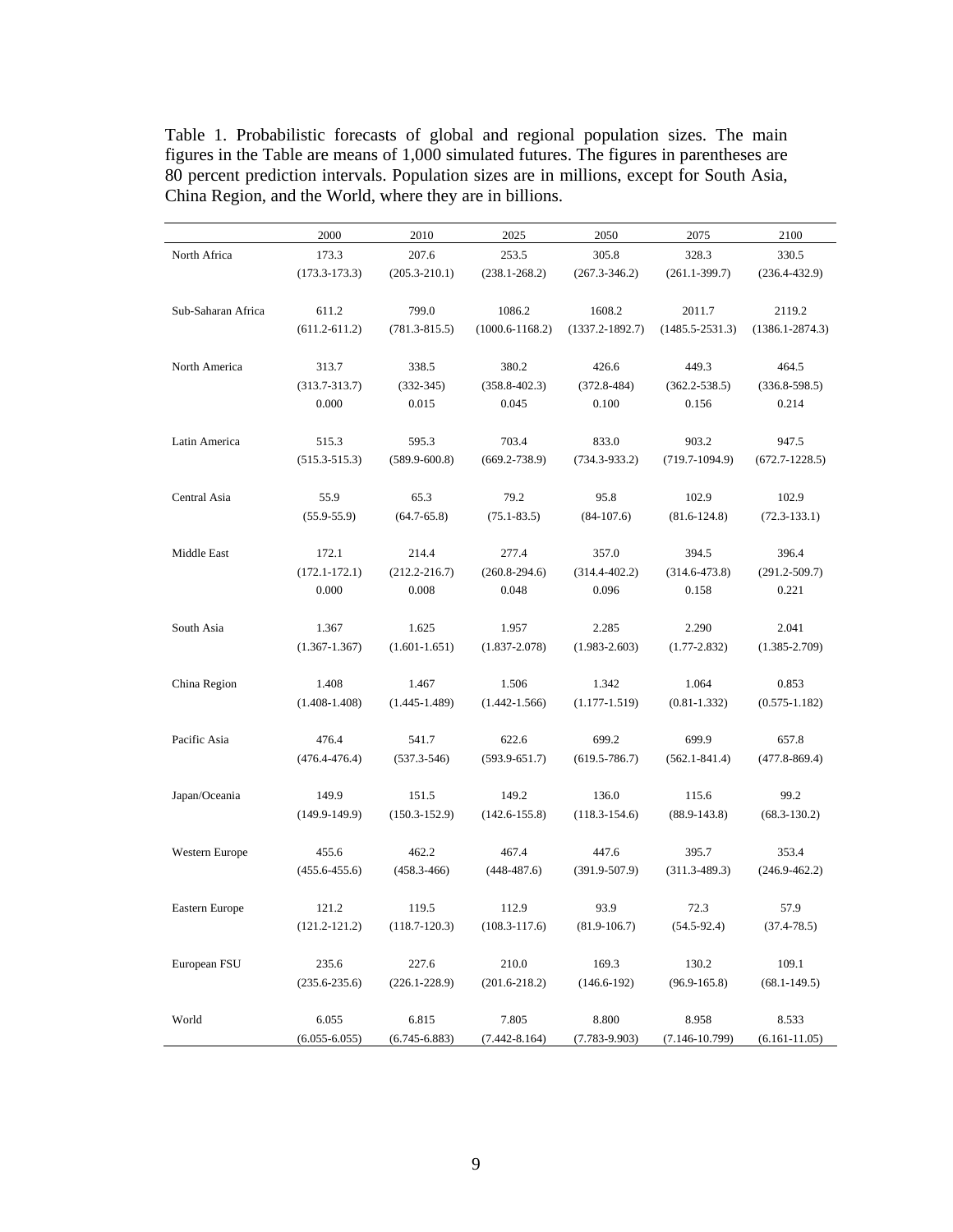#### **3. Proportions of the Population 60+ Years Old**

Table 2 shows the data for proportions of the population who are 60 years old or older. It shows that increases in this measure will almost certainly be observed in every region of the world between 2000 and 2050. The lower bounds of the 80 percent confidence intervals in 2050 are well above the levels of the corresponding proportions in 2000. Sub-Saharan Africa stands out as being a bit different from the other regions in this regard. In that region 4.6 percent of the population was  $60+$  in 2000. In 2050, the lower bound of the 80 percent confidence interval is 5.5 percent. This is still above 4.6 percent, but it suggests that there is a small possibility that very little ageing would occur there.

The Japan/Oceania region leads the world in the proportion of 60+ year olds. In 2000, 22.0 percent of that region's population was that old. The mean of our forecasts for 2025 is 33.0 percent. It is 42.4 percent in 2050 and over one half by the end of the century. It is quite striking that we expect a region to have a majority of its population over age 60 by 2100. Japan is older than Australia and New Zealand, the other two countries in that region. Therefore, in Japan we would expect that proportion to be even higher. This may lead not only to socio-economics consequences, but to political ones as well (Sanderson and Scherbov 2007).

The uncertainties associated with forecasts of the year 2100 are, naturally, very large. In the case of the Japan/Oceania region the 80 percent confidence interval in 2100 ranges from 37.4 percent to 62.3 percent. Since the mean forecast for 2050 was 42.4 percent, there is a possibility that the Japan/Oceania region would experience little or no increase in the proportion 60+ during the last half of the century. On the other hand, there is a ten percent chance that the proportion of the 60+ year old population will exceed 62.3 percent.

In most regions of the world, we see a slower increase in the proportion of the 60+ population in the second half of the century than the first. A striking example of this is the European portion of the former Soviet Union. There, the proportion of the 60+ population increases from 18.7 percent in 2000 to an average forecast of 40.1 percent in 2050. This indicates quite rapid ageing. After 2050, however, the story is quite different. The mean forecasted proportion  $60+$  rises marginally to 41.2 percent in 2070, and then falls to 39.1 percent in 2100. This phenomenon is due to two factors. The first is the very low fertility in that region in the recent past and its likely continuation in the near-term future. The second is our assumption that on average fertility levels will increase in this region to a level of some Western European countries today. There is quite a bit of uncertainty in these numbers, but they do suggest that the experience of population ageing will be substantially different before and after midcentury. A similar pattern in the speed of population ageing can be seen in Eastern Europe.

The Middle East is a region where we see rapid increases in the proportion 60+ happening throughout the century. Only 5.6 percent of the people there were 60+ years old in 2000. The mean of our forecasts increases to 18.6 percent in 2050 and then continues around the same pace of increase, reaching 34.6 percent in 2100. This is only 4.2 percentage points lower than the figure for North America at that date. The six-fold increase in the proportion of the people in the population who are 60+ years old during the century is one of the most striking examples of ageing that we see in Table 2.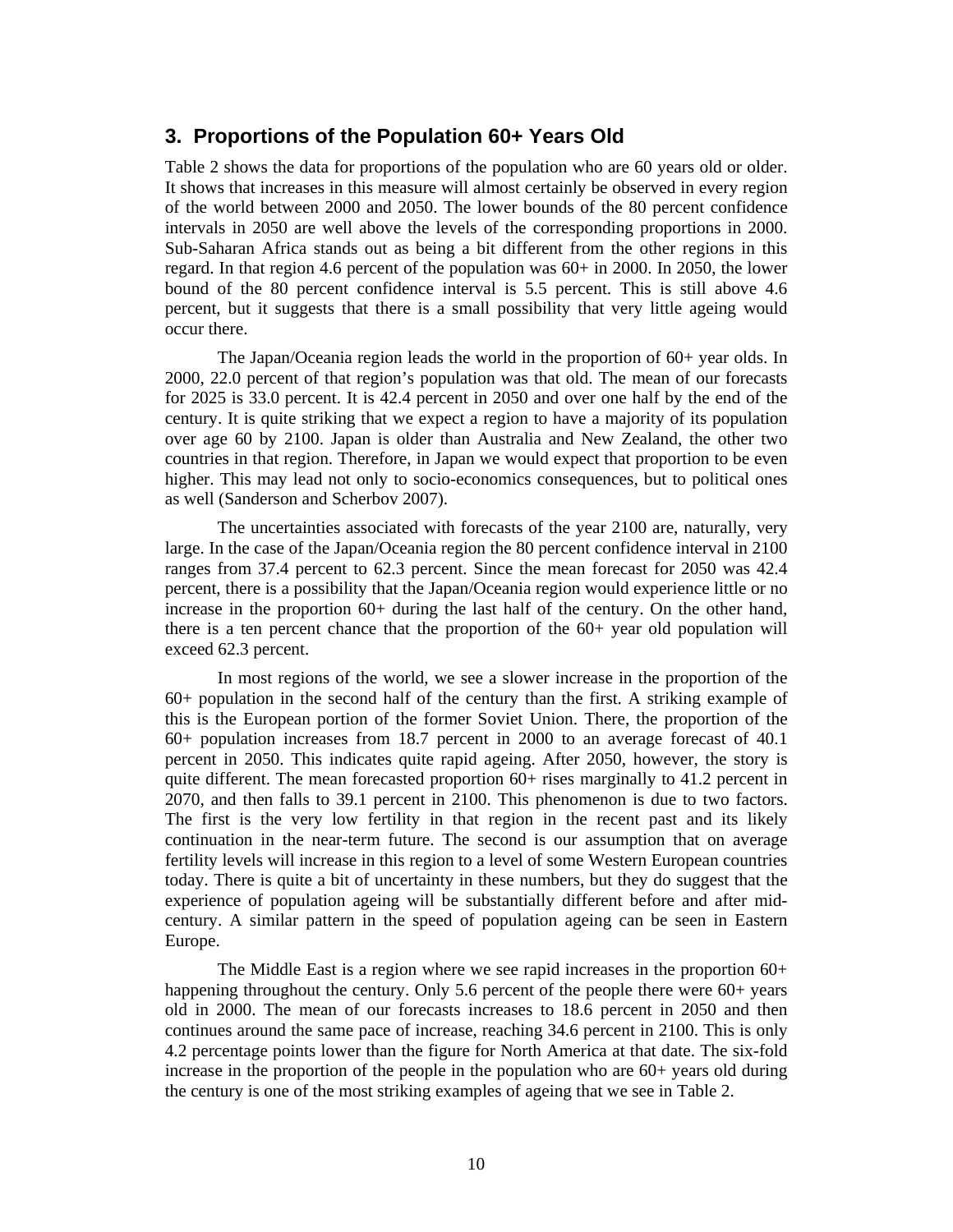2000 2010 2025 2050 2075 2100 North Africa 0.061 0.068 0.104 0.193 0.274 0.320 (0.061-0.061) (0.067-0.069) (0.096-0.111) (0.164-0.224) (0.217-0.339) (0.241-0.416) Sub-Saharan Africa 0.046 0.044 0.048 0.066 0.134 0.202 (0.046-0.046) (0.043-0.045) (0.044-0.051) (0.055-0.078) (0.105-0.166) (0.16-0.253) North America 0.164 0.181 0.254 0.294 0.346 0.388 (0.164-0.164) (0.178-0.184) (0.236-0.272) (0.239-0.346) (0.264-0.424) (0.284-0.487) Latin America 0.079 0.089 0.132 0.223 0.283 0.323 (0.079-0.079) (0.088-0.09) (0.124-0.141) (0.187-0.264) (0.218-0.354) (0.231-0.42) Central Asia 0.083 0.076 0.120 0.204 0.279 0.335 (0.083-0.083) (0.076-0.077) (0.112-0.128) (0.171-0.238) (0.215-0.349) (0.247-0.43) Middle East 0.056 0.060 0.090 0.186 0.285 0.346 (0.056-0.056) (0.059-0.06) (0.083-0.097) (0.156-0.219) (0.222-0.351) (0.253-0.437) South Asia **0.070** 0.076 0.104 0.176 0.271 0.352  $(0.07-0.07)$   $(0.075-0.077)$   $(0.096-0.111)$   $(0.148-0.206)$   $(0.216-0.334)$   $(0.268-0.443)$ China Region 0.099 0.121 0.200 0.356 0.416 0.427 (0.099-0.099) (0.119-0.123) (0.189-0.212) (0.303-0.414) (0.316-0.519) (0.308-0.554) Pacific Asia  $0.076$   $0.089$  0.137  $0.230$  0.291 0.358 (0.076-0.076) (0.088-0.09) (0.129-0.145) (0.194-0.266) (0.227-0.36) (0.266-0.456) Japan/Oceania 0.220 0.275 0.330 0.424 0.464 0.505 (0.22-0.22) (0.272-0.277) (0.308-0.351) (0.358-0.489) (0.36-0.568) (0.374-0.623) Western Europe 0.199 0.214 0.279 0.372 0.416 0.455 (0.199-0.199) (0.212-0.216) (0.261-0.297) (0.314-0.435) (0.316-0.512) (0.337-0.572) Eastern Europe 0.177 0.200 0.272 0.416 0.447 0.447 (0.177-0.177) (0.199-0.202) (0.256-0.289) (0.357-0.477) (0.339-0.56) (0.32-0.58) 0.000 0.006 0.046 0.113 0.194 0.220 European FSU 0.187 0.190 0.272 0.401 0.412 0.391 (0.187-0.187) (0.189-0.191) (0.258-0.286) (0.343-0.458) (0.308-0.517) (0.282-0.513) World 0.100 0.108 0.149 0.220 0.277 0.327  $(0.1-0.1)$   $(0.107-0.109)$   $(0.14-0.157)$   $(0.188-0.256)$   $(0.218-0.34)$   $(0.251-0.409)$ 

Table 2. Probabilistic forecasts of global and regional proportions of populations 60+ years old. The main figures in the Table are means of 1,000 simulated futures. The figures in parentheses are 80 percent prediction intervals.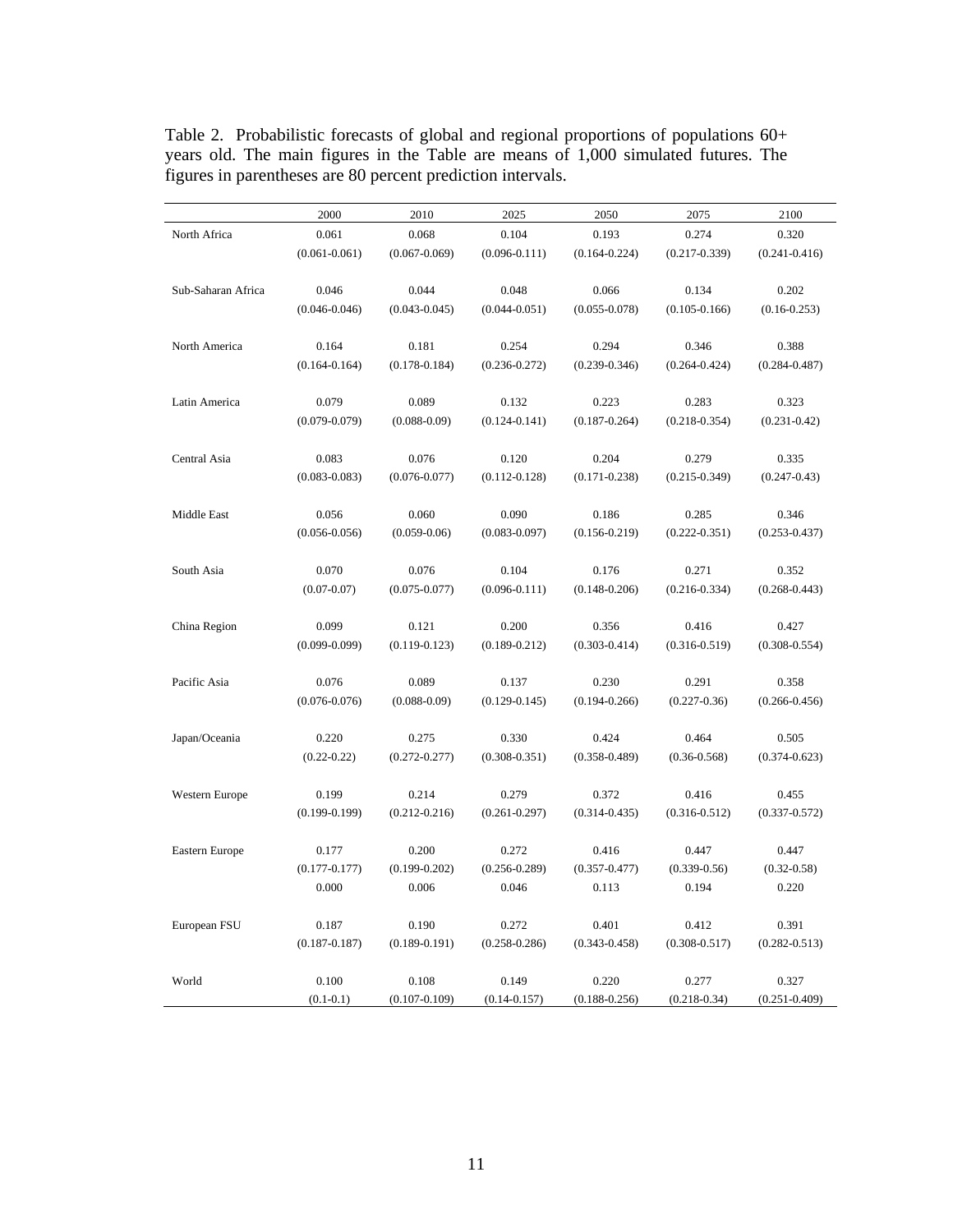Figure 5 shows the fraction of our 1,000 simulated futures in which the proportion of the population 60+ years old exceeds one-third for selected regions. There are a number of distinct clusters in the Figure. To the left are the regions where high proportions 60+ come early. This cluster is bounded by the Japan/Oceania region where the one-third level is reached earliest in the China Region. Another cluster of regions where the one-third level will come considerably later in the century include Pacific Asia, Latin America, and South Asia (not all shown in the graph). In between, North America stands out as having a unique temporal path of ageing. Sub-Saharan Africa (not shown in the graph) also stands out as being unique. The proportion of paths on which the fraction of 60+ year olds exceeds one-third barely rises above zero by the end of the century.



Figure 5. Percent of 1,000 simulated futures in which the proportion of the population 60+ exceeds one-third by the indicated date.

#### **4. Old Age Dependency Ratios**

The old age dependency ratio (OADR) here is defined as the ratio of the population 60+ years old to the population 20 to 59 years old. This ratio was named many years ago, but now the word "dependency" has become quite anachronistic. Many 60+ year olds should not be considered dependent. Nevertheless, the ratio provides us with an interesting measure of age structure that can be used in studies of population ageing.

Again we see from Table 3 that the Japan/Oceania region is the oldest. The OADR was 0.392 in 2000. By 2010, it will rise by over 0.12 to 0.518. In 2010, for every 100 Japanese in the age group 20 to 59, we would expect there to be nearly 52 Japanese 60+. The rapid rise in the OADR continues after that. By 2050, for every 100 Japanese 20 to 59 years old, we expect there to be around 101 who are 60+. By 2100, the average forecast is that there would be around 151 Japanese  $60+$  for every 100 who are 20 to 59.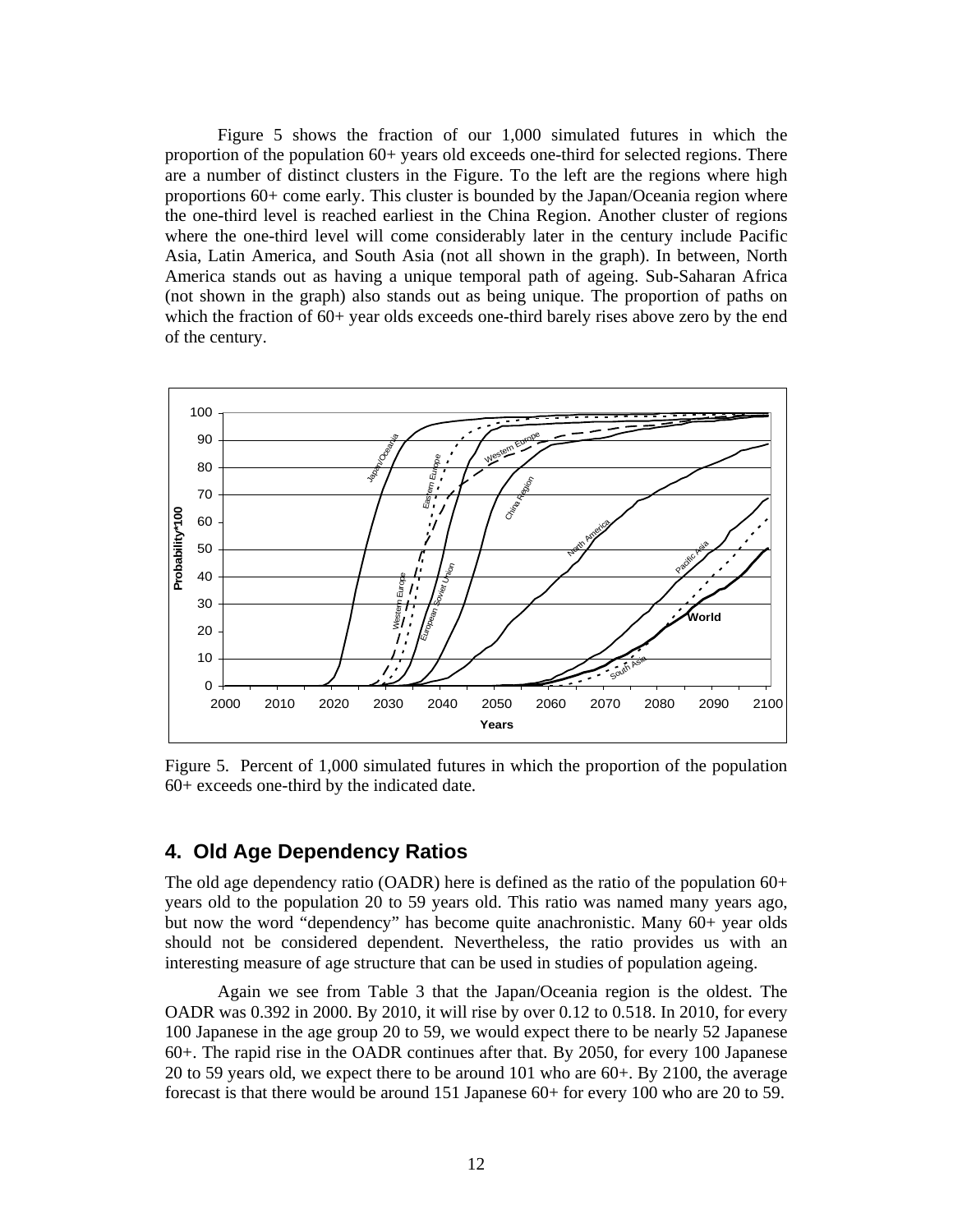Table 3. Probabilistic forecasts of global and regional Old Age Dependency Ratios (population 60+/population 20 to 59). The main figures in the Table are means of 1,000 simulated futures. The figures in parentheses are 80 percent prediction intervals.

|                    | 2000                       | 2010                       | 2025                       | 2050                       | 2075                       | 2100                       |
|--------------------|----------------------------|----------------------------|----------------------------|----------------------------|----------------------------|----------------------------|
| North Africa       | 0.130                      | 0.132                      | 0.192                      | 0.362                      | 0.566                      | 0.708                      |
|                    | $(0.13 - 0.13)$            | $(0.132 - 0.133)$          | $(0.184 - 0.201)$          | $(0.302 - 0.425)$          | $(0.414 - 0.745)$          | $(0.457 - 1.021)$          |
|                    |                            |                            |                            |                            |                            |                            |
| Sub-Saharan Africa | 0.116                      | 0.112                      | 0.111                      | 0.127                      | 0.249                      | 0.376                      |
|                    | $(0.116 - 0.116)$          | $(0.112 - 0.113)$          | $(0.109 - 0.112)$          | $(0.112 - 0.144)$          | $(0.196 - 0.309)$          | $(0.285 - 0.487)$          |
|                    |                            |                            |                            |                            |                            |                            |
| North America      | 0.297                      | 0.327                      | 0.505                      | 0.615                      | 0.796                      | 0.980                      |
|                    | $(0.297 - 0.297)$          | $(0.321 - 0.333)$          | $(0.464 - 0.549)$          | $(0.471 - 0.764)$          | $(0.531 - 1.066)$          | $(0.586 - 1.381)$          |
|                    |                            |                            |                            |                            |                            |                            |
| Latin America      | 0.156                      | 0.166                      | 0.243                      | 0.438                      | 0.604                      | 0.733                      |
|                    | $(0.156 - 0.156)$          | $(0.165 - 0.167)$          | $(0.231 - 0.256)$          | $(0.355 - 0.532)$          | $(0.423 - 0.812)$          | $(0.451 - 1.067)$          |
| Central Asia       | 0.178                      | 0.144                      | 0.224                      | 0.388                      | 0.576                      | 0.746                      |
|                    | $(0.178 - 0.178)$          | $(0.144 - 0.145)$          | $(0.214 - 0.234)$          | $(0.32 - 0.462)$           | $(0.409 - 0.772)$          | $(0.473 - 1.072)$          |
|                    |                            |                            |                            |                            |                            |                            |
| Middle East        | 0.126                      | 0.120                      | 0.169                      | 0.347                      | 0.591                      | 0.783                      |
|                    | $(0.127 - 0.127)$          | $(0.12 - 0.121)$           | $(0.161 - 0.178)$          | $(0.287 - 0.413)$          | $(0.417 - 0.785)$          | $(0.494 - 1.107)$          |
|                    |                            |                            |                            |                            |                            |                            |
| South Asia         | 0.146                      | 0.150                      | 0.192                      | 0.317                      | 0.526                      | 0.755                      |
|                    | $(0.146 - 0.146)$          | $(0.15 - 0.151)$           | $(0.185 - 0.2)$            | $(0.263 - 0.376)$          | $(0.389 - 0.689)$          | $(0.498 - 1.068)$          |
|                    |                            |                            |                            |                            |                            |                            |
| China Region       | 0.175                      | 0.196                      | 0.337                      | 0.741                      | 1.016                      | 1.114                      |
|                    | $(0.175 - 0.175)$          | $(0.195 - 0.197)$          | $(0.32 - 0.356)$           | $(0.588 - 0.915)$          | $(0.633 - 1.445)$          | $(0.624 - 1.708)$          |
|                    |                            |                            |                            |                            |                            |                            |
| Pacific Asia       | 0.144                      | 0.160                      | 0.246                      | 0.445                      | 0.596                      | 0.799                      |
|                    | $(0.144 - 0.144)$          | $(0.159 - 0.161)$          | $(0.235 - 0.259)$          | $(0.367 - 0.531)$          | $(0.423 - 0.794)$          | $(0.5-1.166)$              |
|                    |                            |                            |                            |                            |                            |                            |
| Japan/Oceania      | 0.392<br>$(0.392 - 0.392)$ | 0.518<br>$(0.513 - 0.524)$ | 0.656<br>$(0.601 - 0.712)$ | 1.013<br>$(0.776 - 1.268)$ | 1.246<br>$(0.785 - 1.786)$ | 1.511<br>$(0.836 - 2.285)$ |
|                    |                            |                            |                            |                            |                            |                            |
| Western Europe     | 0.360                      | 0.384                      | 0.530                      | 0.826                      | 1.031                      | 1.245                      |
|                    | $(0.36 - 0.36)$            | $(0.38 - 0.387)$           | $(0.492 - 0.57)$           | $(0.636 - 1.046)$          | $(0.651 - 1.449)$          | $(0.723 - 1.854)$          |
|                    |                            |                            |                            |                            |                            |                            |
| Eastern Europe     | 0.316                      | 0.340                      | 0.494                      | 0.967                      | 1.173                      | 1.214                      |
|                    | $(0.316 - 0.316)$          | $(0.338 - 0.343)$          | $(0.464 - 0.527)$          | $(0.761 - 1.193)$          | $(0.706 - 1.73)$           | $(0.675 - 1.887)$          |
|                    |                            |                            |                            |                            |                            |                            |
| European FSU       | 0.342                      | 0.314                      | 0.494                      | 0.913                      | 1.032                      | 0.986                      |
|                    | $(0.342 - 0.342)$          | $(0.312 - 0.316)$          | $(0.47 - 0.522)$           | $(0.73 - 1.112)$           | $(0.637 - 1.47)$           | $(0.57 - 1.528)$           |
|                    |                            |                            |                            |                            |                            |                            |
| World              | 0.196                      | 0.203                      | 0.278                      | 0.428                      | 0.570                      | 0.710                      |
|                    | $(0.196 - 0.196)$          | $(0.202 - 0.204)$          | $(0.266 - 0.293)$          | $(0.356 - 0.506)$          | $(0.414 - 0.743)$          | $(0.482 - 0.985)$          |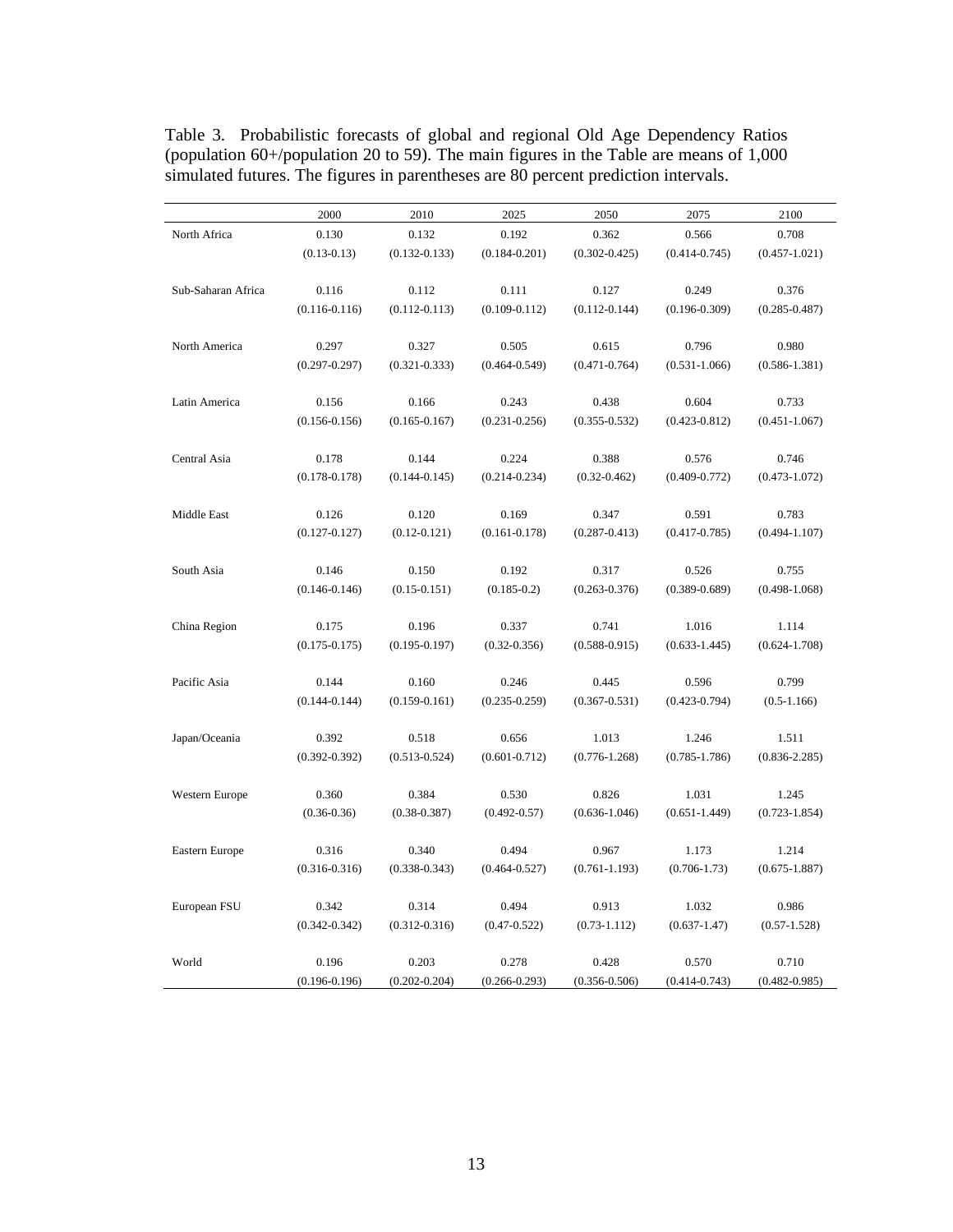The uncertainty associated with the figures in 2100 is, as usual, quite large. The 80 percent confidence interval spans the range from 0.836 to 2.285. The 0.836 figure is well below the average forecast for 2050. The 2.285 is remarkably high – around 228 people 60+ for each 100 who were 20 to 59. Rapid ageing is clearly indicated for the Japan/Oceania region from 2000 to 2050. Even taking account of the uncertainties in our computations there can be little doubt about this. The period after 2050 is murkier. It is likely that the OADR will increase, but that is no longer certain.

The China Region is also ageing quite rapidly. The OADR there was 0.175 in 2000 and is expected to rise only modestly to 0.196 in 2010. Between 2010 and 2050, the average forecast shows a jump to 0.741. The 80 percent confidence interval is between 0.588 and 0.915, so we are confident that the figure in 2050 will be significantly above the one in 2010. The OADR in the China Region in 2050 is confidently expected to be higher than the OADR in any world region in Table 3 today. The OADR in the China Region is expected to continue to rise rapidly to 2100. Again, however, the uncertainty dilutes what we can confidently predict. The average OADR forecast for the China Region in 2100 is 111 people 60+ for each 100 people 20 to 59. The 80 percent confidence interval around that figure is large, from 62 people to 171 people 60+ per 100 people 20 to 59. It is possible therefore that the OADR does not increase between 2050 and 2100 or that it skyrockets.

In many other regions of the world, we are reasonably confident that the OADR will continue to increase throughout the century. Central Asia is one such place. Its OADR was 0.178 in 2000 and was expected to fall to 0.144 in 2010. After that it starts to increase rapidly to 0.388 in 2050 and then to 0.746 in 2100. The 80 percent confidence interval in 2050 is between 0.320 and 0.462. The 80 percent confidence interval in 2100 is 0.473 to 1.072. Despite the large uncertainty around our forecast for 2100, it is still extremely unlikely that Central Asia would experience a decrease in its OADR between 2050 and 2100. North Africa, Sub-Saharan Africa, and the Middle East are also regions where even the large uncertainties associated with what might happen in the second half of the century are not large enough to make us doubt the increases in OADRs there.

## **5. Proportions of the Population 80+**

According to the figures in Table 4, about one percent of the world's population was 80+ years old in 2000. The mean forecast is for this figure to rise to 4 percent in 2050 and to 11 percent in 2100. For most of the regions the period 2025 to 2050 is the one in which the increase in the proportion is the fastest. In 2050, the countries cluster into four groups, those with proportions of the population 80+ of 4 percent or less (North Africa, Sub-Saharan Africa, Latin America, Central Asia, the Middle East, South Asia, and Pacific Asia), those with proportions around 8 percent (the China Region and European FSU), and those around 10 percent or higher (Eastern Europe, Western Europe, Japan/Oceania, and North America). By 2100, the average forecast shows that in the Japan/Oceania region around 27 percent of the population would be 80+ years old. This figure is very imprecise, with the 80 percent confidence interval ranging from a modest 11 percent to an enormous 42 percent.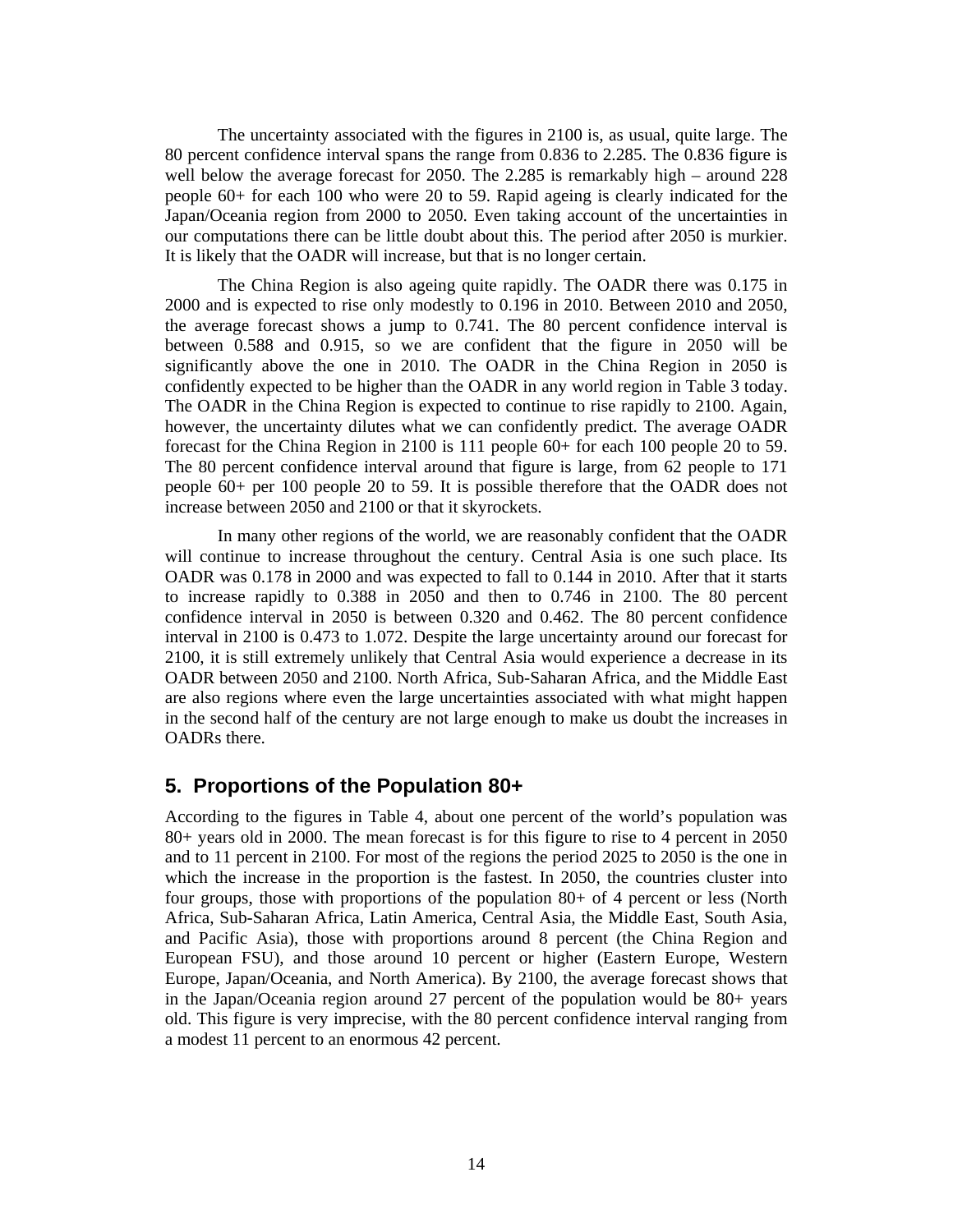|                    | 2000                       | 2010                | 2025              | 2050              | 2075              | 2100              |
|--------------------|----------------------------|---------------------|-------------------|-------------------|-------------------|-------------------|
| North Africa       | 0.005                      | 0.0061              | 0.008             | 0.026             | 0.061             | 0.106             |
|                    | $(0.005 - 0.005)$          | $(0.0061 - 0.0062)$ | $(0.007 - 0.009)$ | $(0.018 - 0.036)$ | $(0.03 - 0.102)$  | $(0.043 - 0.195)$ |
|                    |                            |                     |                   |                   |                   |                   |
| Sub-Saharan Africa | 0.003                      | 0.0029              | 0.003             | 0.005             | 0.011             | 0.030             |
|                    | $(0.003 - 0.003)$          | $(0.0028 - 0.0029)$ | $(0.003 - 0.003)$ | $(0.004 - 0.006)$ | $(0.007 - 0.015)$ | $(0.015 - 0.054)$ |
|                    |                            |                     |                   |                   |                   |                   |
| North America      | 0.032                      | 0.0297              | 0.038             | 0.091             | 0.129             | 0.180             |
|                    | $(0.032 - 0.032)$          | $(0.029 - 0.0304)$  | $(0.031 - 0.045)$ | $(0.051 - 0.136)$ | $(0.057 - 0.205)$ | $(0.068 - 0.294)$ |
|                    |                            |                     |                   |                   |                   |                   |
| Latin America      | 0.009                      | 0.0096              | 0.013             | 0.040             | 0.078             | 0.117             |
|                    | $(0.009 - 0.009)$          | $(0.0095 - 0.0097)$ | $(0.012 - 0.015)$ | $(0.025 - 0.06)$  | $(0.035 - 0.132)$ | $(0.043 - 0.214)$ |
|                    |                            |                     |                   |                   |                   |                   |
| Central Asia       | 0.008                      | 0.0099              | 0.010             | 0.031             | 0.071             | 0.116             |
|                    | $(0.008 - 0.008)$          | $(0.0098 - 0.0101)$ | $(0.009 - 0.011)$ | $(0.02 - 0.046)$  | $(0.034 - 0.121)$ | $(0.046 - 0.206)$ |
|                    |                            |                     |                   |                   |                   |                   |
| Middle East        | 0.005                      | 0.0059              | 0.008             | 0.026             | 0.070             | 0.126             |
|                    | $(0.005 - 0.005)$          | $(0.0058 - 0.0059)$ | $(0.007 - 0.009)$ | $(0.016 - 0.038)$ | $(0.032 - 0.12)$  | $(0.049 - 0.224)$ |
|                    |                            |                     |                   |                   |                   |                   |
| South Asia         | 0.006                      | 0.0066              | 0.009             | 0.021             | 0.050             | 0.100             |
|                    | $(0.006 - 0.006)$          | $(0.0065 - 0.0067)$ | $(0.008 - 0.01)$  | $(0.015 - 0.029)$ | $(0.026 - 0.082)$ | $(0.042 - 0.183)$ |
| China Region       | 0.009                      | 0.0130              | 0.019             | 0.077             | 0.143             | 0.181             |
|                    | $(0.009 - 0.009)$          | $(0.0128 - 0.0132)$ | $(0.017 - 0.022)$ | $(0.051 - 0.109)$ | $(0.069 - 0.237)$ | $(0.071 - 0.325)$ |
|                    |                            |                     |                   |                   |                   |                   |
| Pacific Asia       | 0.006                      | 0.0081              | 0.013             | 0.038             | 0.072             | 0.119             |
|                    | $(0.006 - 0.006)$          | $(0.008 - 0.0082)$  | $(0.011 - 0.014)$ | $(0.026 - 0.054)$ | $(0.035 - 0.124)$ | $(0.046 - 0.22)$  |
|                    |                            |                     |                   |                   |                   |                   |
| Japan/Oceania      | 0.035                      | 0.0460              | 0.078             | 0.144             | 0.208             | 0.268             |
|                    | $(0.035 - 0.035)$          | $(0.0451 - 0.0469)$ | $(0.064 - 0.093)$ | $(0.084 - 0.212)$ | $(0.094 - 0.335)$ | $(0.111 - 0.422)$ |
|                    |                            |                     |                   |                   |                   |                   |
| Western Europe     | 0.033                      | 0.0368              | 0.049             | 0.116             | 0.167             | 0.221             |
|                    | $(0.033 - 0.033)$          | $(0.0362 - 0.0375)$ | $(0.041 - 0.058)$ | $(0.069 - 0.174)$ | $(0.075 - 0.268)$ | $(0.088 - 0.366)$ |
|                    | 0.000                      | 0.013               | 0.141             | 0.339             | 0.453             | 0.470             |
|                    |                            |                     |                   |                   |                   |                   |
| Eastern Europe     | 0.019                      | 0.0307              | 0.040             | 0.097             | 0.181             | 0.205             |
|                    | $(0.019 - 0.019)$          | $(0.0303 - 0.0311)$ | $(0.034 - 0.046)$ | $(0.061 - 0.14)$  | $(0.086 - 0.296)$ | $(0.081 - 0.356)$ |
|                    |                            |                     |                   |                   |                   |                   |
| European FSU       | 0.020                      | 0.031               | 0.034             | 0.084             | 0.152             | 0.162             |
|                    | $(0.02 - 0.02)$            | $(0.0303 - 0.0309)$ | $(0.03 - 0.038)$  | $(0.055 - 0.122)$ | $(0.072 - 0.247)$ | $(0.063 - 0.292)$ |
|                    |                            |                     |                   |                   |                   |                   |
| World              | 0.011<br>$(0.011 - 0.011)$ | 0.013               | 0.017             | 0.042             | 0.072             | 0.109             |
|                    |                            | $(0.013 - 0.0134)$  | $(0.015 - 0.019)$ | $(0.028 - 0.06)$  | $(0.036 - 0.116)$ | $(0.048 - 0.19)$  |

Table 4. Probabilistic forecasts of global and regional proportions of populations 80+ years old. The main figures in the Table are means of 1,000 simulated futures. The figures in parentheses are 80 percent prediction intervals.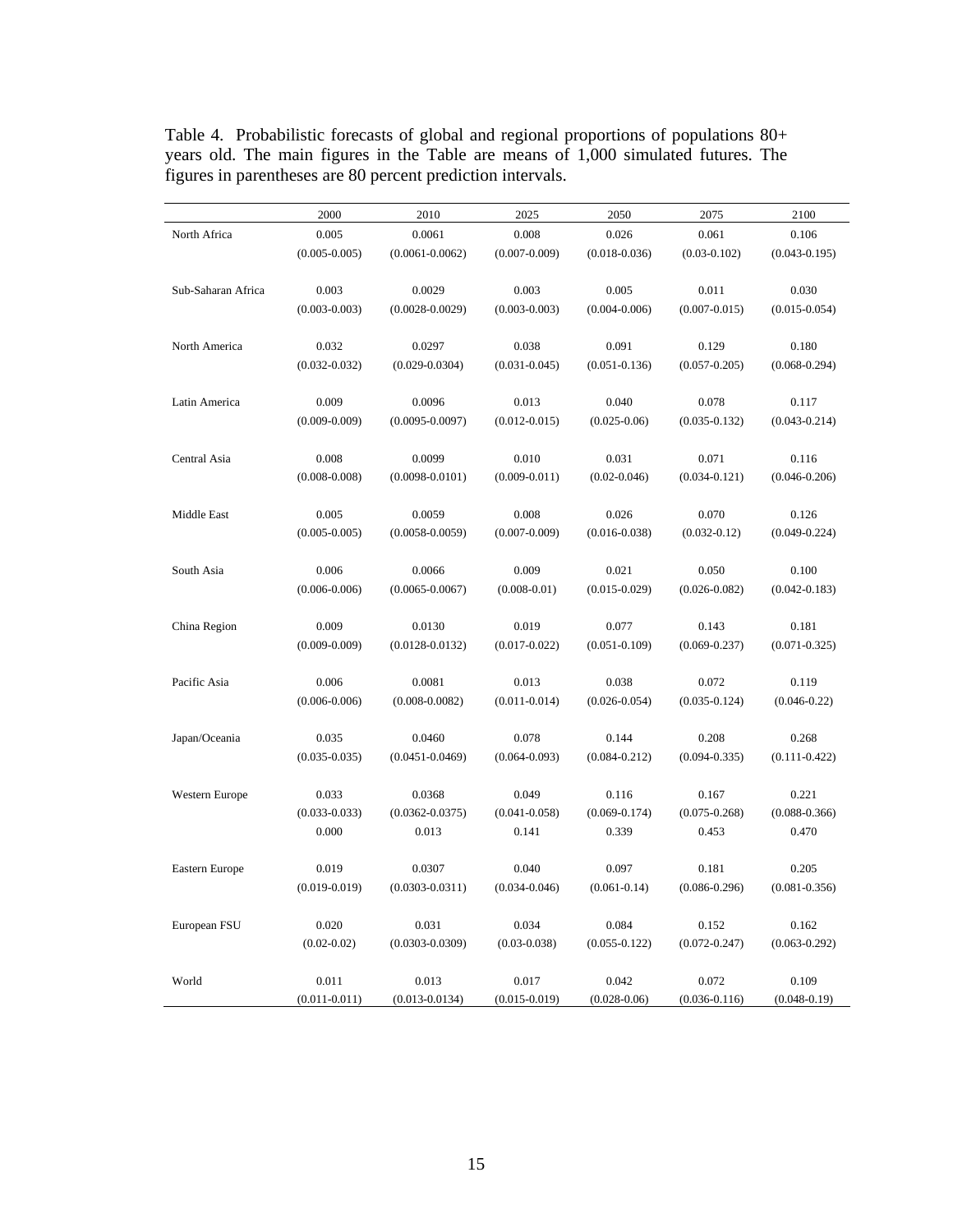The large uncertainties associated with the proportions 80+ are a reflection of the inclusion of mortality uncertainty in our probabilistic forecasts. It is impossible to make sensible forecasts of the likely paths of ageing without it. We demonstrate this in Figure 6, where we show the predicted distribution of the proportions 80+ for Western Europe from 2000 to 2050. On the right-hand side of the graph, we mark the proportions in 2050 derived from the UN low and high variants. The low (high) variant produces a higher (lower) proportion 80+ because it assumes lower (higher) fertility. The difference between the proportions 80+ based on the low and high variants are much smaller than one would expect from our predicted distribution because our forecasts incorporate mortality uncertainty. Our mean proportion 80+ is higher than the UN's because by the end of the century, our fertility forecasts are generally lower than the UN's and our life expectancies at birth are generally higher.

Even with the substantial uncertainty around the proportions 80+, we can still use them. In most of the world's regions, those proportions will, with quite high probabilities, rise from 2010 to 2025 and then again to 2050. After 2050, the ratios are still likely to rise, but the large uncertainties preclude us from making a definite statement that they will.



Figure 6. Forecasted distribution of the proportion of the population 80+ years old in Western Europe, 2000 to 2100.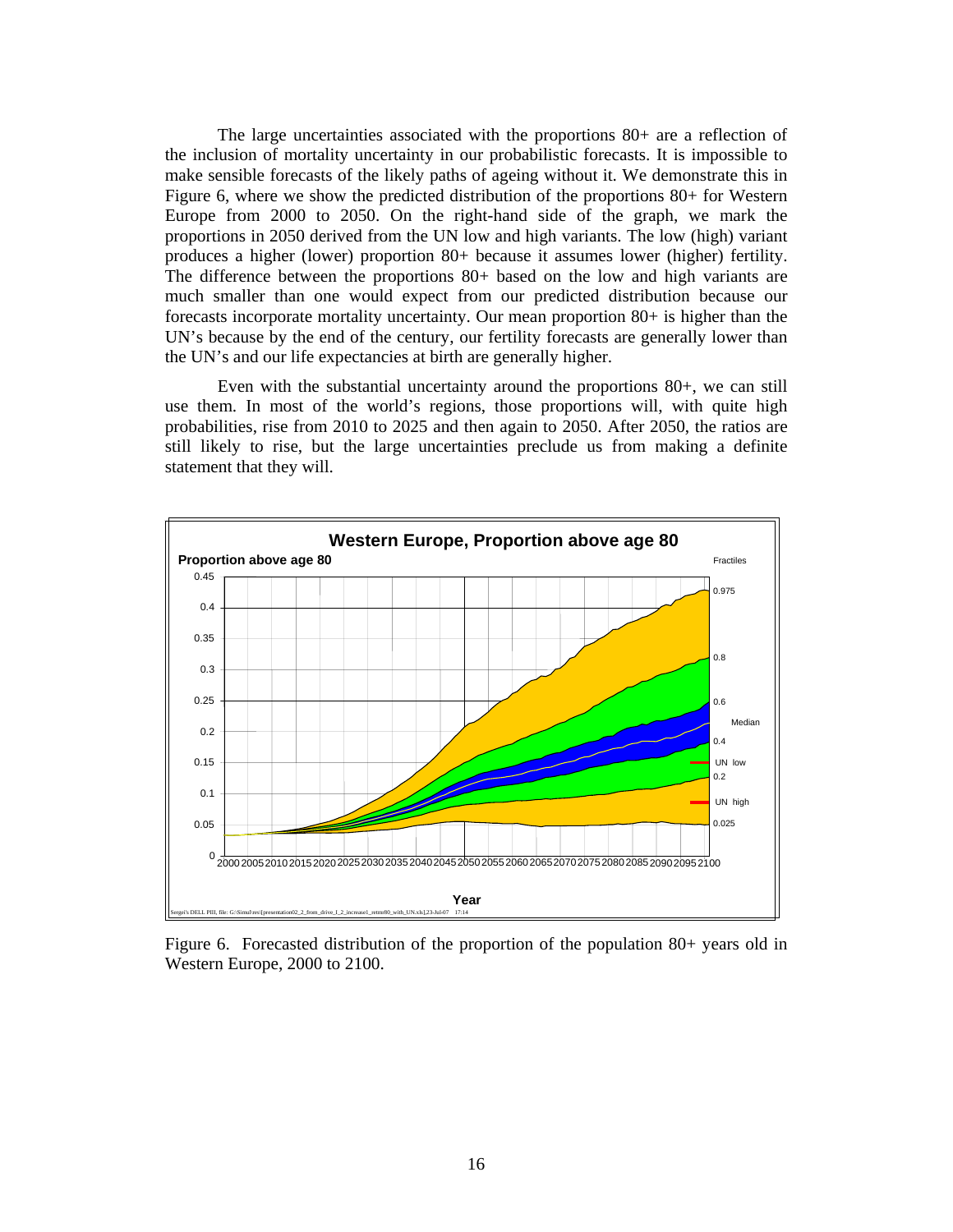#### **6. Average Ages**

Table 5 presents information on average ages. The average age of a person on Earth in 2000 was 29.7. Using the means of our forecasts, we expect that average to increase to 31.3 in 2010, to 34.3 in 2025, to 38.8 in 2050, and to 46.0 in 2100. The increase in average age over the century is around 16 years, and therefore the mean speed of increase is 1.6 years per decade. According to the mean forecast, we would not expect the speed to change much as the century progresses. The UN forecasts world life expectancy at birth to increase from 66.5 in 2005-10 to 75.1 in 2045-50, or at a rate of 2.15 years per decade. Therefore, average age is likely to be increasing more slowly than life expectancy. Average ages are slightly higher than median ages. As age structures become more symmetric over time, median ages converge to average ages. For the world, the difference between our average age and the UN median age in 2025 is 1.4 years. In 2050, the difference shrinks to 1.0 years.

An interesting comparison in the Table is between North America and European FSU. In 2000 and in 2100 their average ages are similar, but their paths of ageing are quite different. In the first half of the century, ageing is considerably more rapid in European FSU. In 2050, the means of the average age distributions differ by 5.6 years. After 2050, ageing in European FSU essentially comes to a halt. The average ages in 2050 and 2100 are virtually the same, and are indistinguishable once uncertainty is taken into account. In North America, there is no ageing hiatus. The average age is likely to increase throughout the second half of the century, eventually catching up to the European FSU region by 2100.

Currently, the area with the fastest increase in average age is the China Region. There the average age is expected to increase from 31.2 in 2000 to around 40.5 in 2025. The slowest increase is in Sub-Saharan Africa, where the average age is hardly expected to increase at all from 2000 to 2025. Over the entire century, the region with the largest increase in average age is the Middle East where the increase is 22.8 years.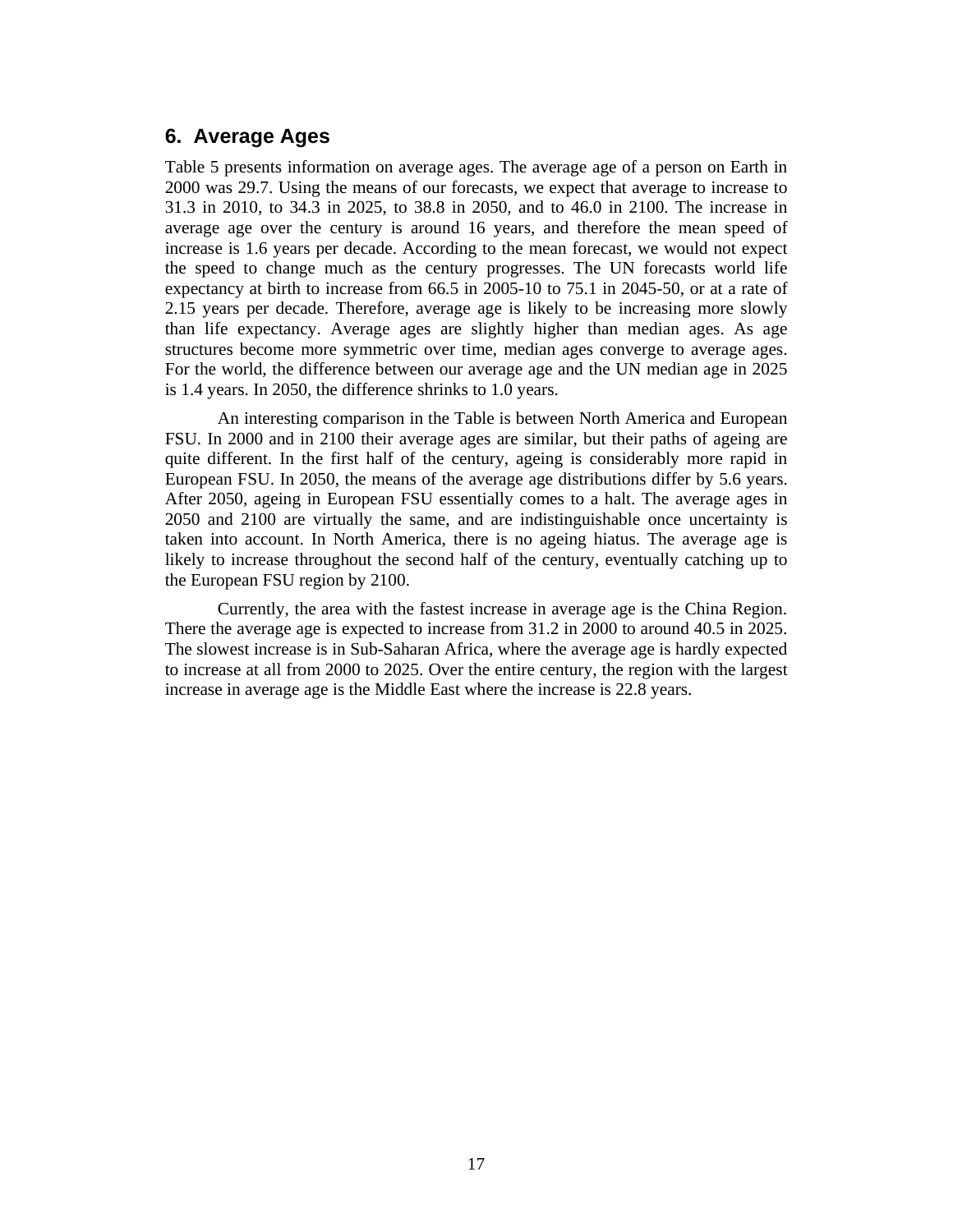Table 5. Probabilistic forecasts of global and regional average ages of the population. The main figures in the Table are means of 1,000 simulated futures. The figures in parentheses are 80 percent prediction intervals.

|                    | 2000            | 2010            | 2025            | 2050            | 2075            | 2100            |
|--------------------|-----------------|-----------------|-----------------|-----------------|-----------------|-----------------|
| North Africa       | 25.5            | 27.3            | 31.1            | 37.5            | 42.1            | 45.2            |
|                    | $(25.5 - 25.5)$ | $(27.1 - 27.6)$ | $(29.8-32.4)$   | $(35.2 - 39.8)$ | $(38.8 - 45.7)$ | $(40.3 - 51)$   |
|                    |                 |                 |                 |                 |                 |                 |
| Sub-Saharan Africa | 22.1            | 21.6            | 22.9            | 27.4            | 33.0            | 38.3            |
|                    | $(22.1 - 22.1)$ | $(21.2 - 22)$   | $(21.9-24)$     | $(25.5 - 29.7)$ | $(30.6 - 35.7)$ | $(35.4 - 41.7)$ |
|                    |                 |                 |                 |                 |                 |                 |
| North America      | 36.5            | 37.7            | 40.4            | 43.6            | 46.5            | 49.6            |
|                    | $(36.5 - 36.5)$ | $(37.4 - 38.1)$ | $(39-41.7)$     | $(40.1 - 47)$   | $(41.4 - 51.6)$ | $(42.2 - 57.1)$ |
|                    |                 |                 |                 |                 |                 |                 |
| Latin America      | 27.8            | 29.8            | 33.5            | 39.0            | 42.5            | 45.2            |
|                    | $(27.8 - 27.8)$ | $(29.6-30)$     | $(32.3 - 34.7)$ | $(36.4 - 41.9)$ | $(38.5 - 46.8)$ | $(39.6 - 51.7)$ |
|                    |                 |                 |                 |                 |                 |                 |
| Central Asia       | 26.9            | 28.7            | 32.0            | 37.9            | 42.5            | 46.3            |
|                    | $(26.9 - 26.9)$ | $(28.5 - 28.9)$ | $(30.8 - 33.3)$ | $(35.5 - 40.5)$ | $(38.8 - 46.8)$ | $(40.9 - 52.1)$ |
|                    |                 |                 |                 |                 |                 |                 |
| Middle East        | 24.2            | 26.0            | 29.8            | 37.1            | 42.9            | 47.0            |
|                    | $(24.2 - 24.2)$ | $(25.8 - 26.3)$ | $(28.6 - 31.1)$ | $(34.9 - 39.5)$ | $(39.2 - 46.9)$ | $(41.2 - 53)$   |
| South Asia         | 26.5            | 27.8            | 31.0            | 37.0            | 42.8            | 47.8            |
|                    |                 |                 |                 |                 |                 |                 |
|                    | $(26.5 - 26.5)$ | $(27.5 - 28.2)$ | $(29.7 - 32.3)$ | $(34.6 - 39.6)$ | $(39.5 - 46.4)$ | $(43.1 - 53)$   |
| China Region       | 31.2            | 35.1            | 40.5            | 47.9            | 50.9            | 51.9            |
|                    | $(31.2 - 31.2)$ | $(34.7 - 35.6)$ | $(39.3 - 41.7)$ | $(44.7 - 51.3)$ | $(45.2 - 56.9)$ | $(44.6 - 60.3)$ |
|                    |                 |                 |                 |                 |                 |                 |
| Pacific Asia       | 28.2            | 30.5            | 34.2            | 39.6            | 43.6            | 48.0            |
|                    | $(28.2 - 28.2)$ | $(30.3 - 30.7)$ | $(33.1 - 35.4)$ | $(37.1 - 42)$   | $(39.8 - 47.7)$ | $(42.6 - 54.4)$ |
|                    |                 |                 |                 |                 |                 |                 |
| Japan/Oceania      | 40.4            | 43.0            | 46.9            | 51.4            | 54.4            | 57.8            |
|                    | $(40.4 - 40.4)$ | $(42.8 - 43.3)$ | $(45.3 - 48.4)$ | $(47.3 - 55.7)$ | $(47.4-62)$     | $(48.4 - 67.6)$ |
|                    |                 |                 |                 |                 |                 |                 |
| Western Europe     | 38.3            | 40.1            | 43.6            | 48.5            | 51.2            | 54.2            |
|                    | $(38.3 - 38.3)$ | $(39.9-40.3)$   | $(42.1 - 44.9)$ | $(44.7 - 52.4)$ | $(44.8 - 57.7)$ | $(45.9 - 63.2)$ |
|                    |                 |                 |                 |                 |                 |                 |
| Eastern Europe     | 37.0            | 39.8            | 44.2            | 50.4            | 52.8            | 53.4            |
|                    | $(37-37)$       | $(39.6 - 40.1)$ | $(42.9 - 45.6)$ | $(46.7 - 54.1)$ | $(46.4 - 59.8)$ | $(45.3 - 62.5)$ |
|                    | 0.000           | 0.004           | 0.024           | 0.058           | 0.101           | 0.129           |
|                    |                 |                 |                 |                 |                 |                 |
| European FSU       | 37.2            | 39.7            | 43.8            | 49.2            | 50.3            | 49.4            |
|                    | $(37.2 - 37.2)$ | $(39.5-39.9)$   | $(42.6 - 45.1)$ | $(45.6 - 52.8)$ | $(44.2 - 56.7)$ | $(42.5 - 57.8)$ |
|                    |                 |                 |                 |                 |                 |                 |
| World              | 29.7            | 31.3            | 34.2            | 38.8            | 42.4            | 46.0            |
|                    | $(29.7 - 29.7)$ | $(31-31.5)$     | $(33.1 - 35.3)$ | $(36.4 - 41.4)$ | $(38.8 - 46.4)$ | $(41.1 - 51.4)$ |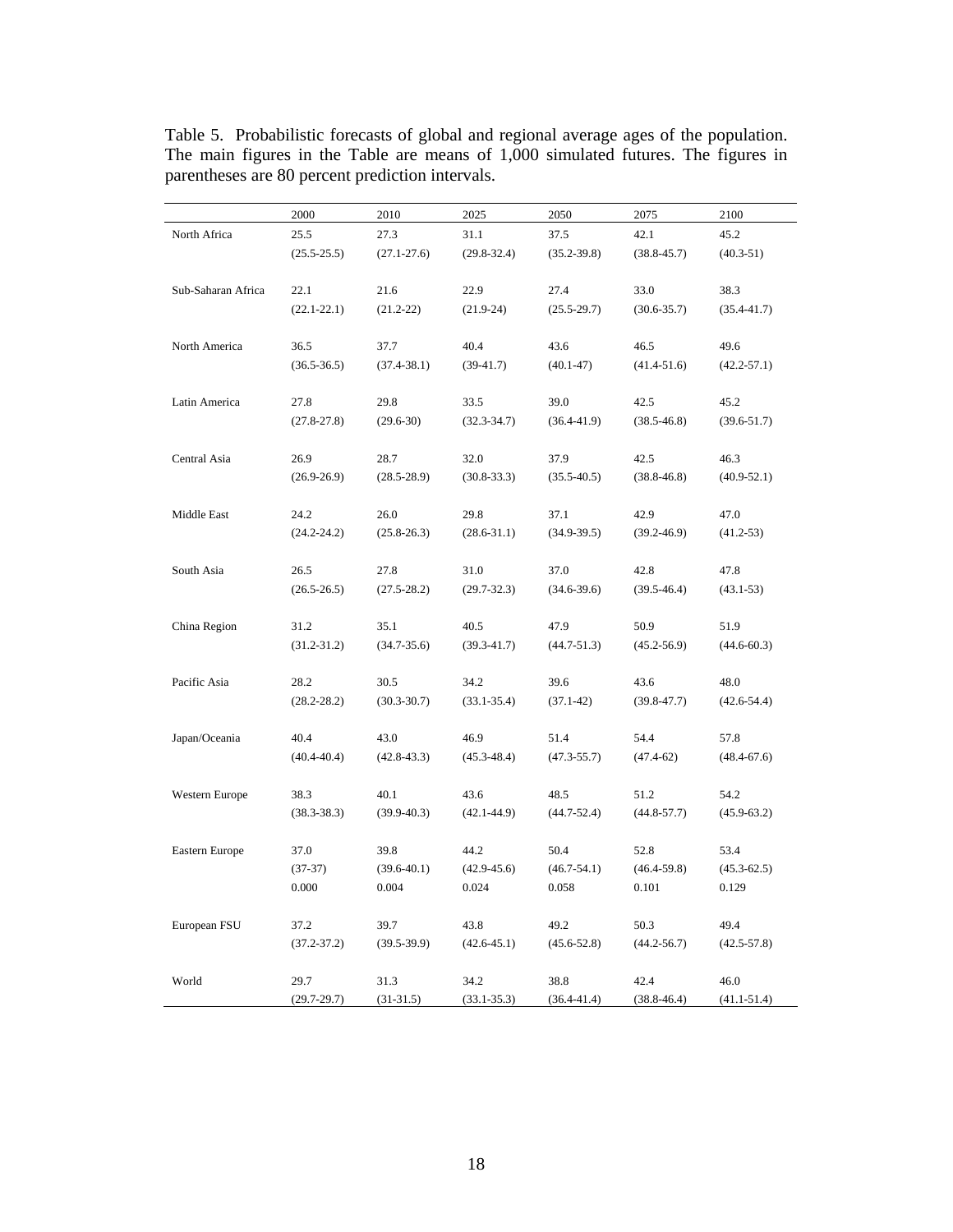#### **7. New Measures of Ageing**

The future of ageing is uncertain because future trends in fertility, mortality, and migration are uncertain. But it is also far from certain whether our traditional measures of ageing are providing the best answers to the questions that we need asked. Traditional measures such as the proportion of the population 60+ years old and the old age dependency ratio assume that people 60+ are old. But a 60 year old in 1900 might not be functionally the same as a 60 year old in 2000. By extension, a 60 year old in 2100 who could have a remaining life expectancy of 40 years may not be effectively as old as a 60 year old in 2000. Whether people are old in any meaningful way is not just a matter of the number of birthdays that they have experienced. In Sanderson and Scherbov (2005, 2006, 2007) and Lutz et al. (2008), we have presented new measures of ageing that take changes in life expectancy into account. We argue there that, in the long-run, being old is more closely related to the number of years people have left to live than it is to the number of years that they have currently lived.

Reformulating the way we measure ageing to take life expectancy change into account is not difficult. One way is to supplement the proportion of the population 60+ with the proportion of the population who are in age groups where remaining life expectancy is 15 years or less. We call this Prop. RLE 15-. Using the average forecast, the region in the world with the highest proportion of people 60+ in 2050 is Japan with 42.4 percent. In 2050, Japan is only the fourth oldest region if we consider people old when they get into age groups with remaining life expectancies of 15 years of less. The Prop. RLE 15- for Japan in 2050 is only 19.9 percent. In 2100, Japan again has the highest proportion of its population  $60<sup>+</sup>$ , but it is only the third highest region when we measure who is old using Prop. RLE 15-. Its Prop. RLE 15- in 2100 is less than 40 percent of its proportion 60+. Prop. RLE 15- for the world and our regions are shown in Table 6.

Prop. RLE 15- is only one of three new measures of ageing that we discussed in Lutz et al. (2008). One new measure adjusts median ages for changes in life expectancies (Sanderson and Scherbov 2005) and another one computes the average remaining life expectancy of population members. These three new measures provide a complementary view of the ageing process. Whether the conventional measures or the new ones are preferable depends on the details of what the researcher wishes to accomplish.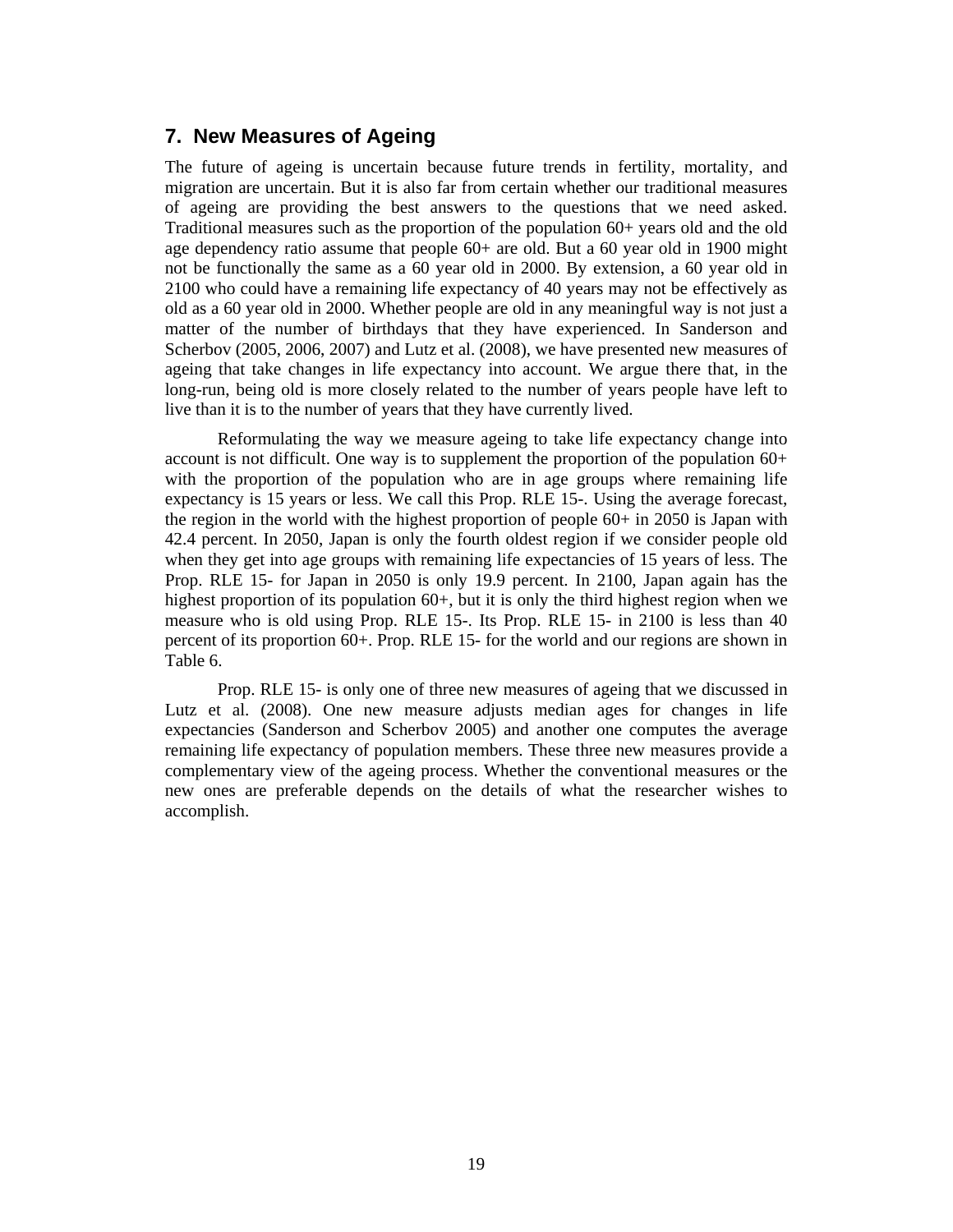|                              | 2000 | 2010 | 2050 | 2100 |
|------------------------------|------|------|------|------|
| North Africa                 | 5    | 5    | 10.8 | 15.8 |
| Sub Saharan Africa           | 4.8  | 4.8  | 5.4  | 13.4 |
| North America                | 11.3 | 9.7  | 13.6 | 15   |
| Latin America                | 5.9  | 5.9  | 11.8 | 14.4 |
| Central Asia                 | 6.2  | 5.5  | 10.5 | 15.7 |
| Middle East                  | 4.4  | 4.1  | 9    | 16.4 |
| South Asia                   | 6    | 6.2  | 11.4 | 19.3 |
| China Region                 | 7.4  | 8.2  | 20.7 | 22.2 |
| Pacific Asia                 | 5.8  | 6.5  | 13.7 | 17.2 |
| Japan/Oceania                | 12.7 | 13.8 | 19.9 | 20.5 |
| Western Europe               | 13.4 | 12.8 | 19   | 19   |
| Eastern Europe               | 12.9 | 13   | 22.3 | 21.3 |
| European Former Soviet Union | 14.1 | 13.7 | 22.3 | 19.2 |
| World                        | 7.4  | 7.3  | 12   | 15.6 |

Table 6. Global and regional proportions of populations in age groups with remaining life expectancy of 15 years or less. Figures in the Table are means of 1,000 simulated futures.

#### **8. Conclusions**

The extent of ageing in the future is uncertain. This is for two main reasons. First, population age distributions are uncertain because we do not know the future paths of fertility, mortality, and migration. The second is because the concept of who is old itself is likely to change over time. The UN high, medium, and low variants do not take mortality uncertainty or migration uncertainty into account and they do not allow for the possibility that the definition of who is old could change over time. Because of these limitations, exclusive reliance on the UN variants can produce misleading results for ageing research.

Slowly, over the course of the century, the forces driving variations in the conventional ageing measures will be changing. In most regions of the world, we can see two quite distinct phases of ageing, a more rapid period of increase in ageing measures in the first half of the century and then a slowdown in the pace of increase. When we take the uncertainty in the ageing measures into account, we see that, in some regions, it is even possible that those measures will be lower in 2100 than in 2050.

There is, however, a deeper uncertainty. Conventional measures of ageing assume that people are categorized as "old" when they reach a certain age. But any fixed age, such as 60 or 65 is inappropriate when we wish to study ageing over a long period of time. A 60 year old might be considered elderly in 2000, but not in 2100. Two aspects of ageing need to be distinguished. Over time, there will be more elderly people in the world, but as life expectancy increases and medical care improves, older people of a given age will become more capable and they have longer remaining lifetimes. In many ways, they will act like younger people did some decades earlier. We have explored this issue in more detail in Sanderson and Scherbov (2005, 2007) and Lutz et al. (2008), where we presented measures of ageing adjusted for life expectancy change. In this last paper, we also considered changes in the speed of ageing.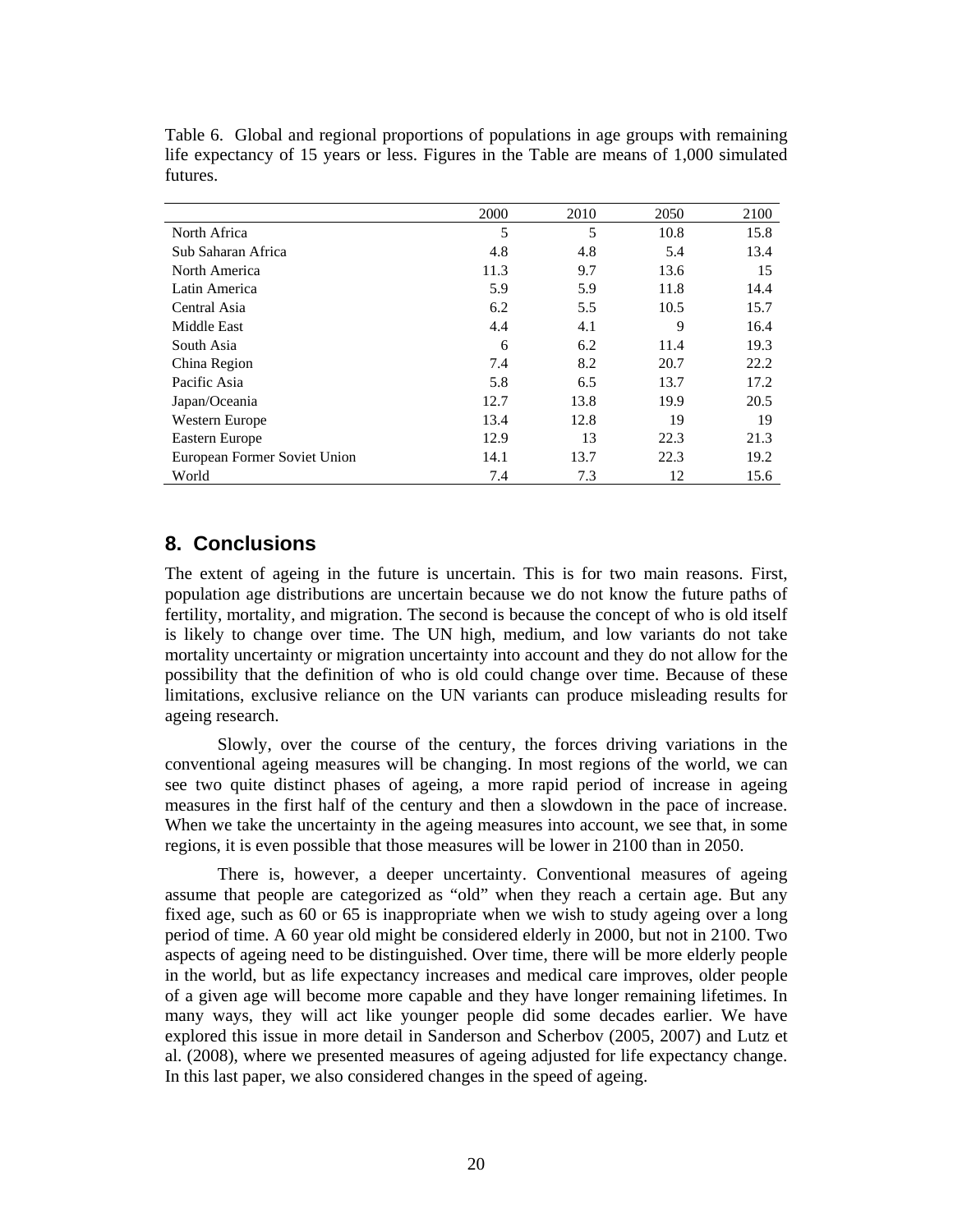In the past, demographers have had the good fortune of being able to study ageing using measures with fixed age boundaries. Ages around 60 and 65 coincided with normal pension ages and typical retirement ages. Now that normal pension ages are changing and we are increasingly aware that people in their early and mid-60s are not necessarily elderly, we are likely to need new measures of ageing, including those with variable age boundaries.

It may seem that the vision that we are presenting is a complex one. Measuring and understanding the movements and the uncertainties involved in our conventional measures of ageing as well as those associated with new measures that allow the age of becoming elderly to vary is certainly no easy task. In our view, in the past we have been looking at the analogue of a black and white picture of ageing. It is more complex to produce and analyse a picture in colour, but it is much more informative as well.

#### **9. References**

- Bongaarts, J. 2006. How long do we live? *Population and Development Review* 32(4): 605-626.
- Keyfitz, N. 1981. The limits of population forecasting. *Population and Development Review* 7(4): 579-593.
- Kirk, D. 1996. Demographic transition theory. *Population Studies* 50(3): 361-387.
- Lutz, W., W. Sanderson, and S. Scherbov. 2001a. The end of world population growth. *Nature* 412(6846): 543-545.
- Lutz, W., S. Scherbov, and C. van Aardt. 2001b. South Africa's Uncertain Demographic Present and Future. Interim Report IR-01-019. Laxenburg, Austria: International Institute for Applied Systems Analysis.
- Lutz, W., W. Sanderson, and S. Scherbov. 2004. The end of world population growth. Pages 17-83 in W. Lutz, W. Sanderson, and S. Scherbov (eds.), *The End of World Population Growth in the 21st Century: New Challenges for Human Capital Formation and Sustainable Development*. London: Earthscan.
- Lutz, W., W. Sanderson, and S. Scherbov. 2008. The coming acceleration of global population ageing. *Nature* 451(7179): 716-719.
- Lutz, W., S. Scherbov, G.Y. Cao, Q. Ren, and X. Zheng. 2005. China's Uncertain Demographic Present and Future. Interim Report IR-05-043. Laxenburg, Austria: International Institute for Applied Systems Analysis.
- Notestein, F. 1945. Population: In the long view. Pages 36-57 in T. Schultz (ed.), *Food for the World*. Chicago: University of Chicago Press.
- Oeppen, J. and J. Vaupel. 2002. Broken limits to life expectancy. *Science* 296(5570): 1029-1031.
- Sanderson, W. and S. Scherbov. 2005. Average remaining lifetimes can increase as human populations age. *Nature* 435(7043): 811-813.
- Sanderson, W. and S. Scherbov. 2006. A new perspective on population aging. *Demographic Research* 16: 27-58.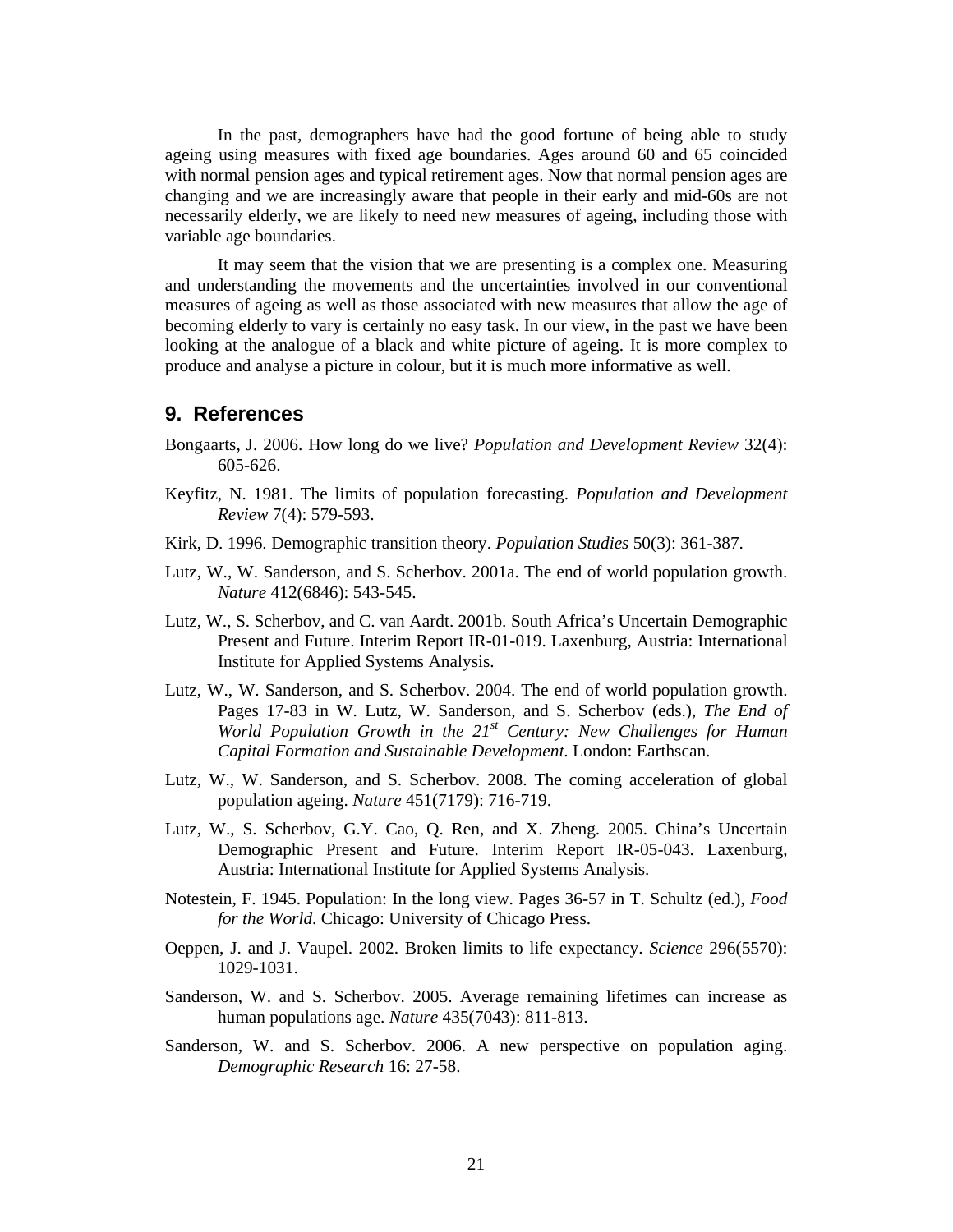- Sanderson, W. and S. Scherbov. 2007. A near electoral majority of pensioners: Prospects and polices. *Population and Development Review* 33(3): 543-554.
- United Nations. 1999. *The World at Six Billion*. New York: United Nations.
- United Nations. 2007. *World Population Ageing, 2007*. New York: United Nations.
- United Nations. 2008. *World Population Prospects: The 2006 Revision, Volume 1, Comprehensive Tables*. New York: United Nations.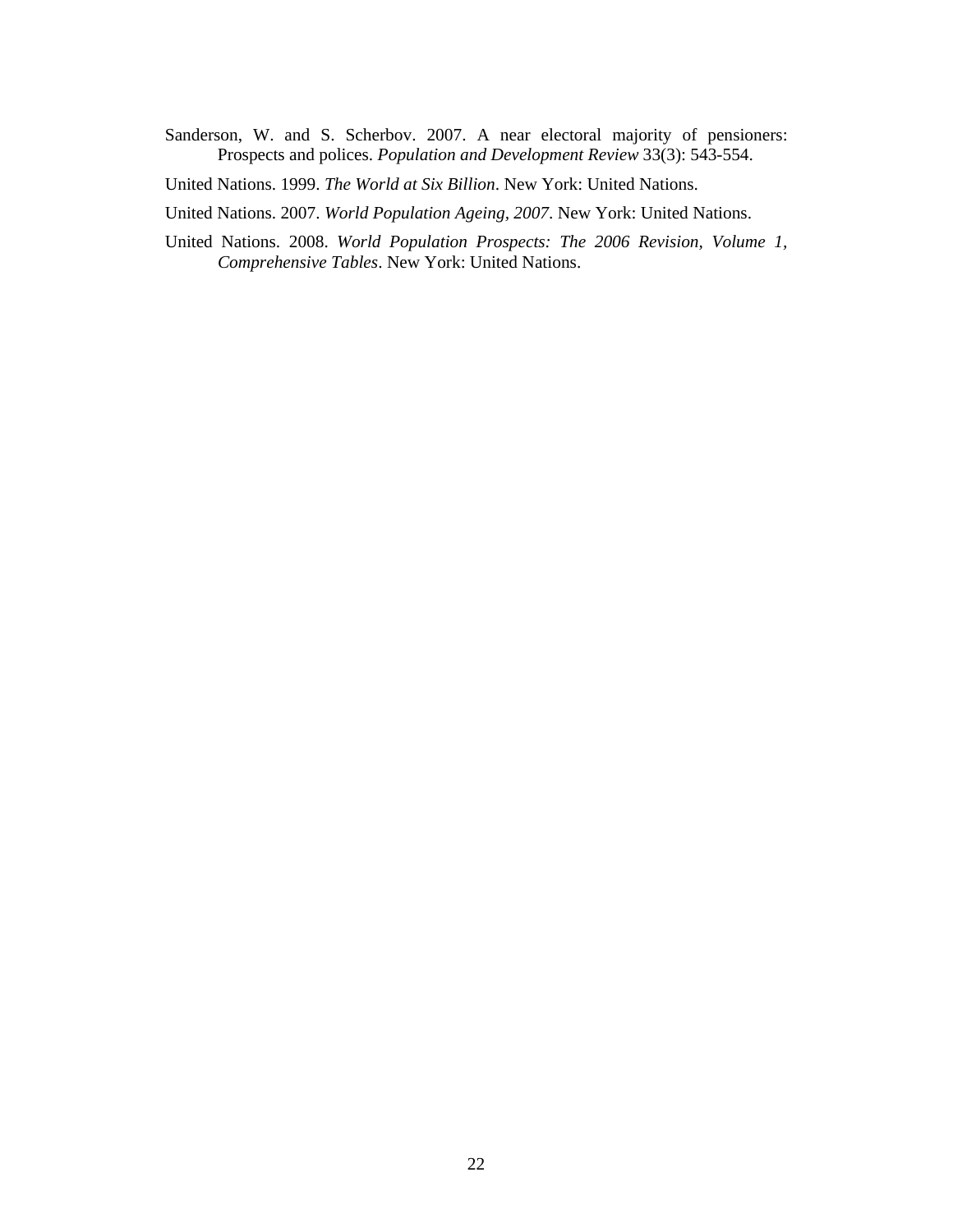## **Appendix**

The forecasts in this paper have resulted from updating forecasts that we previously published (Lutz et al. 2001a). Those forecasts, like the present ones, used 2000 as a base year. The updating process was a bit different for the China Region, Sub-Saharan Africa, and South Asia than for the other regions. In all the other regions, we used observed values of fertility, mortality, and migration in the period from 2000 to 2005. For the China Region, we used observed values of mortality and migration, but there were no reliable fertility data to use. The population of the China Region is dominated by the population of China. The other countries in the region are Cambodia, Laos, Mongolia, North Korea, and Vietnam. Published total fertility rates for China in that period range from 1.2 to 1.8. After a careful review of 18 different estimates (Lutz et al. 2005), we decided that the China Region's fertility, even in 2000, was uncertain and we assumed a distribution of total fertility rates at that date with a mean of 1.5 and an 80 percent uncertainty range of 1.3 to 1.7. There are reasons to suspect that there are also uncertainties in the starting total fertility rates in Sub-Saharan Africa and South Asia (see for example Lutz et al. 2001b). Our fertility assumptions for selected years and their uncertainties are given in Appendix Table 1. Because of these baseline uncertainties in total fertility rates, we began our forecasts from the year 2000.

Mean life expectancies at birth are usually assumed to increase by two years per decade. The uncertainties around the means are assumed to grow over time, so that there remains a 10 percent chance in each year that life expectancy is lower than it was at the beginning of the century. The mortality rates are based on those in Lutz et al. (2001a) updated using observations from 2000 through 2005. The earlier mortality rate assumptions can be found in Lutz et al. (2004: 26, Table 2.2).

Justifications of our assumptions and a complete description of the methodology that we used in making the forecasts can be found in Lutz et al. (2004).